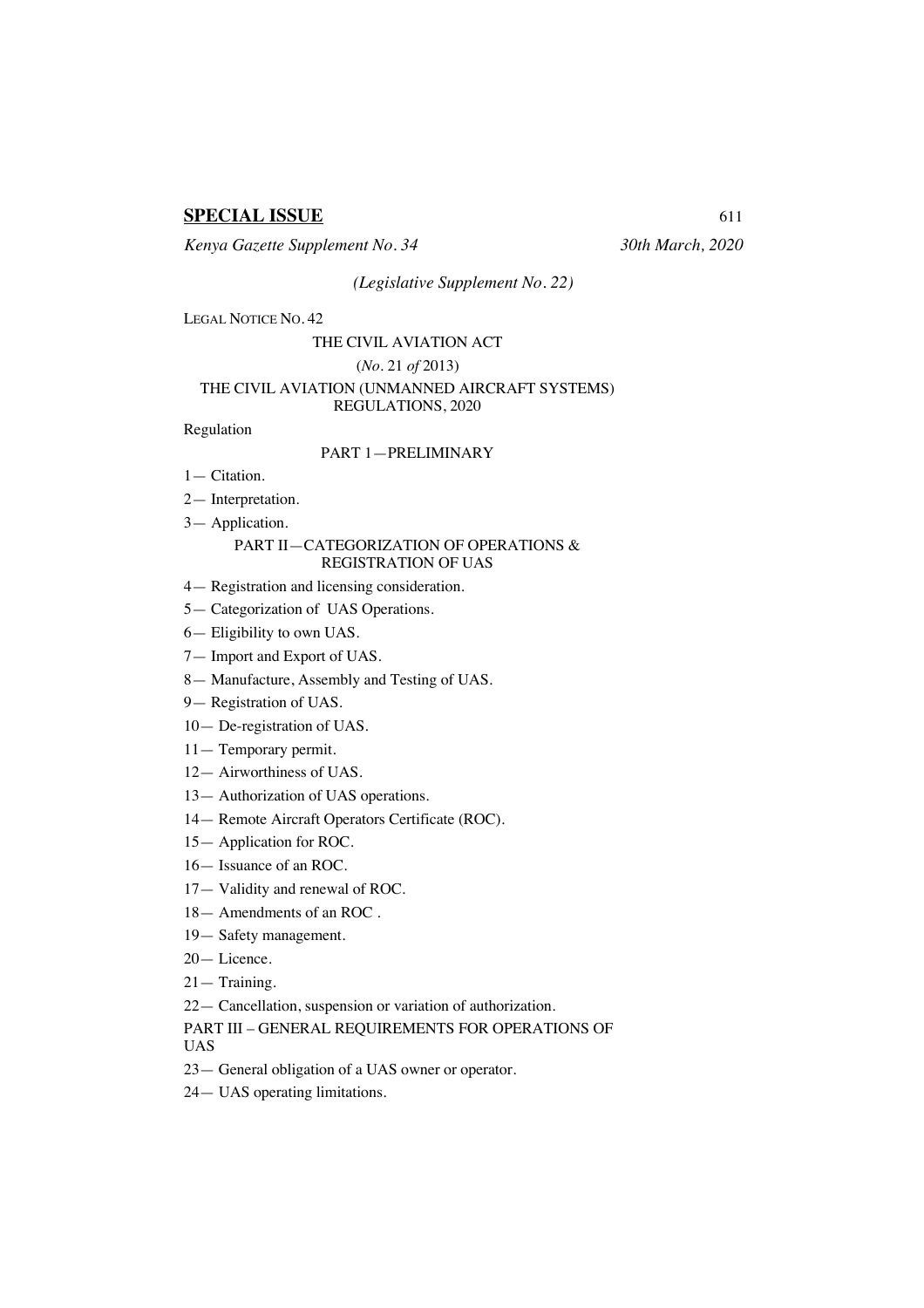- 25— Reporting of UAS incidents and accidents.
- 26—Prohibited operation of UAS.
- 27— Carriage of dangerous goods.
- 28— Operations in congested areas and crowds.
- 29— Operations in the vicinity of public roads.
- 30—Landing on roads.
- 31— Collision avoidance.
- 32— International UAS operations.
- 33— Filing of flight plans.
- 34— Emergency and contingency links.
- 35— Command and control.
- 36— Air Traffic Control (ATC) communication.
- 37— Operation in the vicinity of aerodromes.
- 38— Operations at an aerodrome.
- 39— Record keeping.
- 40— Insurance.
- 41— Privacy of persons and property.
- 42— Discharge or dropping goods.
- PART IV—SECURITY
- 43— Security.
- 44— Consumption of psychoactive substances.
- 45— Security Programmes Requirements.
- 46— Security obligations for UAS operators.
- 47— Acts of unlawful interference with civil aviation.
- 48— Interference of UAS operations.
- 49— Interception of UAS.

PART V—MISCELLANEOUS PROVISIONS

- 50— Protection from personal liability
- 51— Penalty
- 52—Pamphlets and manuals.
- 53— Saving and transitional provisions

FIRST SCHEDULE— CATEGORIZATION OF UAS OPERATIONS

SECOND SCHEDULE—LICENSING OF RPAs PILOTS

THIRD SCHEDULE— PENALTIES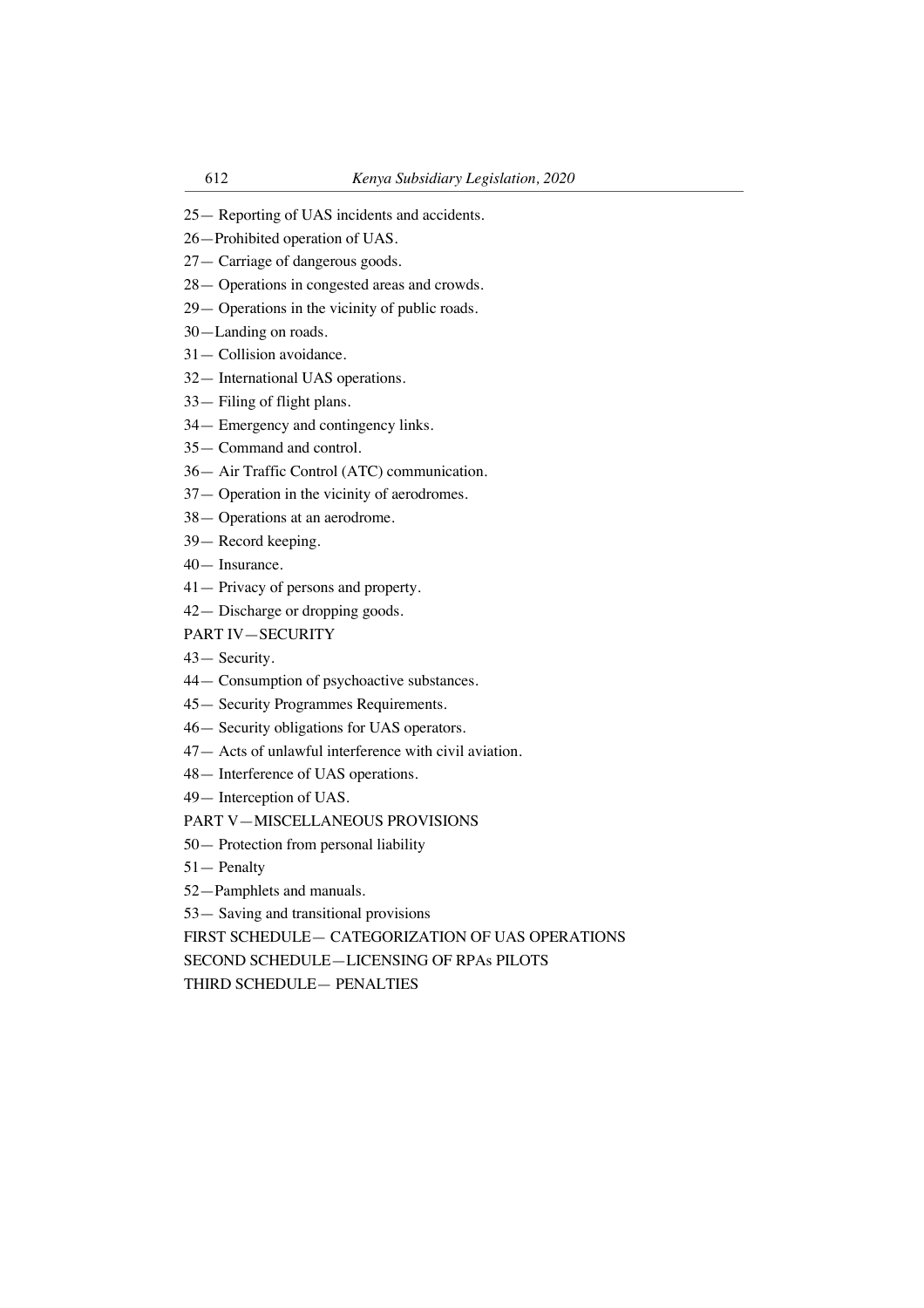#### THE CIVIL AVIATION ACT

#### (*No.* 21 *of* 2013)

IN EXERCISE of the powers conferred by section 82 of the Civil Aviation Act, 2013, the Cabinet Secretary for Transport, Infrastructure, Housing, Urban Development and Public Works makes the following Regulations—

#### THE CIVIL AVIATION (UNMANNED AIRCRAFT SYSTEMS) REGULATIONS, 2020

## PART I—PRELIMINARY

1. These Regulations may be cited as the Civil Aviation (Unmanned Aircraft Systems) Regulations, 2020.

2. In these Regulations, unless the context otherwise requires—

"aircraft" means any machine that can derive support in the atmosphere from the reactions of the air other than the reactions of the air against the earth's surface;

"accident" means an occurrence associated with the operation of Unmanned Aerial System which takes place between the time such Unmanned Aerial System is ready to move with the purpose of flight until such time as it comes to rest at the end of the flight and the primary propulsion system is shut down, in which—

- (a) a person is fatally or seriously injured as a result of direct contact with any part of the Unmanned Aerial System, including parts which have become detached from the Unmanned Aerial System;
- (b) a building, structure or animal comes into direct contract with any part of the Unmanned Aerial System including parts which have become detached from the Unmanned Aerial System; or
- (c) the Unmanned Aerial System sustains damage or structural failure which—
	- (i) adversely affects the structural strength, performance or flight characteristics of the Unmanned Aerial System; and
	- (ii) would normally require major repair or replacement of the affected component, except for engine failure or damage, when the damage is limited to a single engine (including its cowlings or accessories), to propellers, wing tips, antennas, probes, vanes, tires, wheel, fairings, panels, landing gear doors, the aircraft skin ( such as small dents or puncture holes), or for minor damages to main rotor blades, tail rotor blades, landing gear, and those resulting from hail or bird strike (including holes in the aerodrome);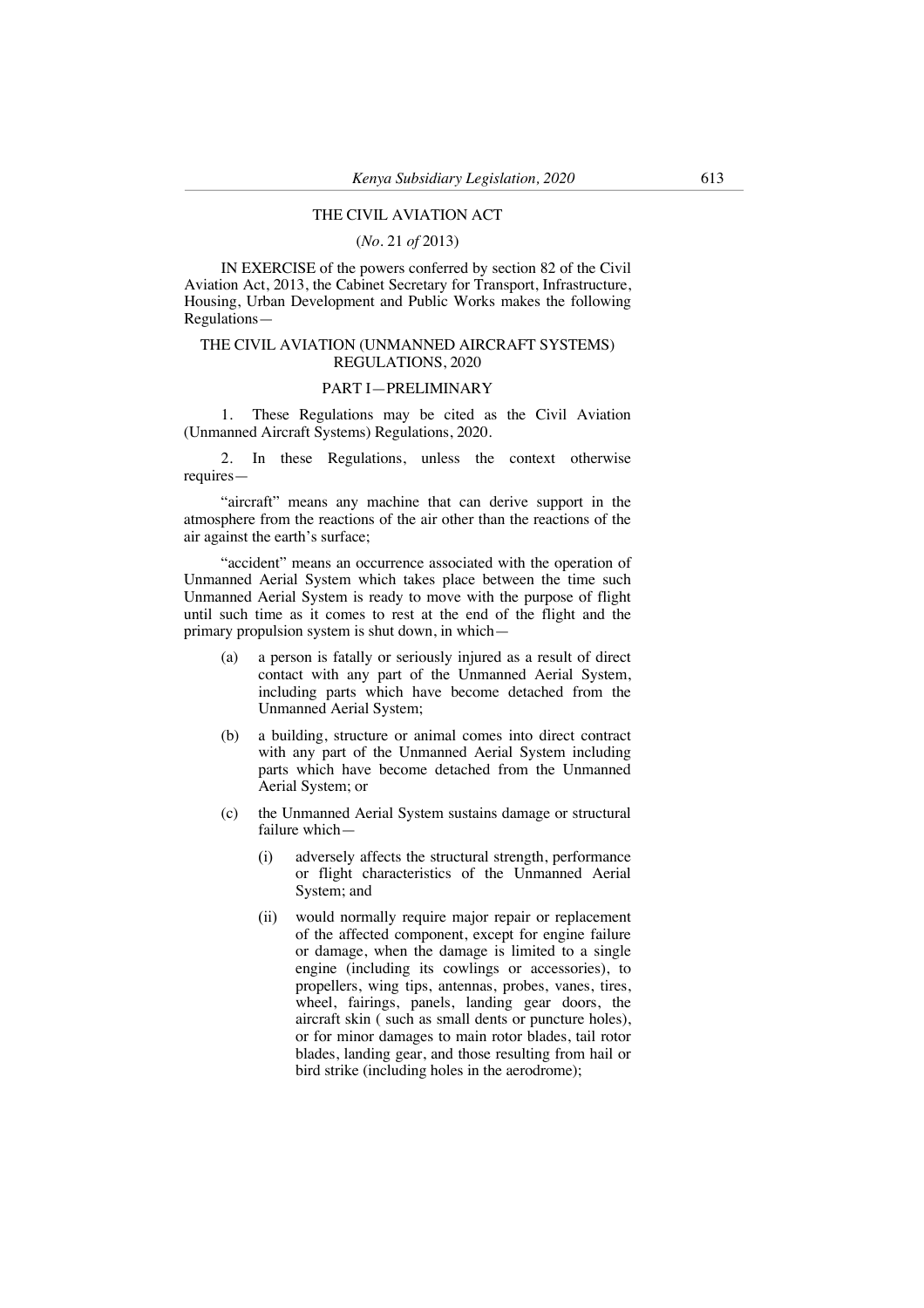"Aerodrome" means a defined area on land or water (including any buildings, installations and equipment) intended to be used either wholly or in part for the arrival, departure and surface movement of aircraft;

"aeronautical information product" means Aeronautical data and aeronautical information provided either as digital data sets or as a standardized presentation in paper or electronic media. Aeronautical information products include—

- (a) Aeronautical Information Publication (AIP), including amendments and Supplements;
- (b) Aeronautical Information Circulars (AIC);
- (c) Aeronautical charts;
- (d) NOTAM; and
- (e) Digital data sets.

Note.—Aeronautical information products are intended primarily to satisfy international requirements for the exchange of aeronautical information. Aeronautical Information Publication (AIP). A publication issued by or with the authority of a State and containing aeronautical information of a lasting character essential to air navigation.

"Authority" means Kenya Civil Aviation Authority;

"Beyond Visual Line-of-Sight (BVLOS) operation" means an operation in which neither the remote pilot nor RPA observer(s) can maintain direct unaided visual contact with the remotely piloted aircraft;

"body corporate" means any legal entity registered pursuant to statutory law or established by any law in Kenya;

"controlled airspace" means an airspace of defined dimensions within which air traffic control service is provided in accordance with the airspace classification;

"Command and Control (C2) link" means the data link between the remote piloted aircraft and the remote pilot station for the purposes of managing the flight;

"Contracting State" means any State which is party to the Chicago Convention;

"detect and avoid" means the capability to see, sense or detect conflicting traffic or other hazards and take the appropriate action;

"Extended Visual Line of Sight (EVLOS) operations" means operating method whereby the remote pilot in command (PIC) relies on one or more remote observers to keep the unmanned aircraft in visual sight at all times, relaying critical flight information via radio and assisting the remote pilot in maintaining safe separation from other aircraft (manned or unmanned);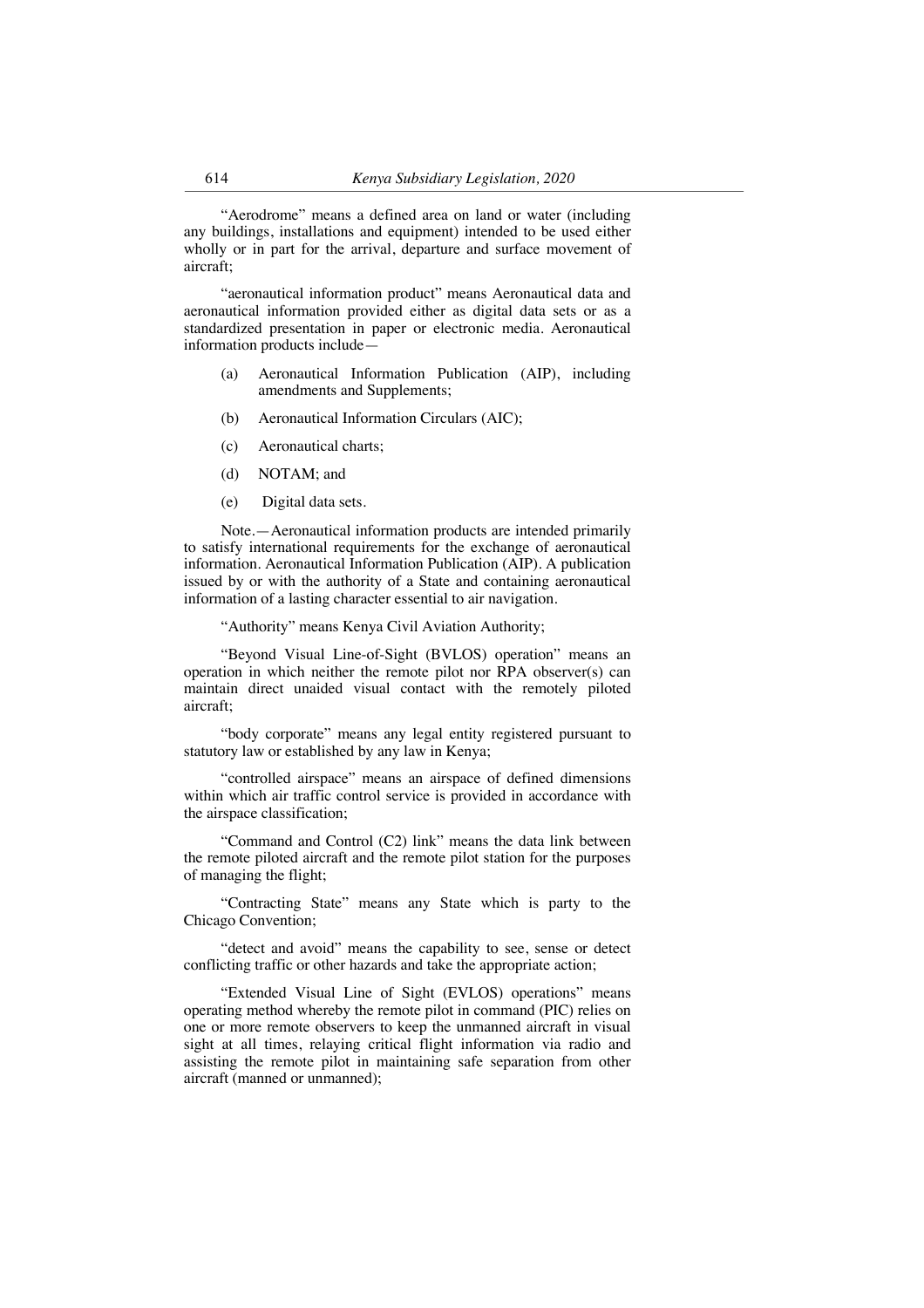"image" means a record of thermal, infrared, ultraviolet, visible light, or other electromagnetic waves, sound waves, odors, or other physical phenomena which capture conditions existing on or about real property or an individual located on that property;

"imaging device" means a mechanical, digital, or electronic viewing device, still camera, camcorder, motion picture camera, or any other instrument, equipment, or format capable of recording, storing, or transmitting an image;

"Operator" means a person, organization or enterprise engaged in or offering to engage in an aircraft operation;

Note. – In the context of unmanned aircraft, an aircraft operation includes unmanned aircraft system.

"psychoactive substances" means alcohol, opioids, cannabinoids, sedatives and hypnotics, cocaine, other psychostimulants, hallucinogens, and volatile solvents, but does not include coffee and tobacco;

"Remote Aircraft Operators Certificate (ROC)" means a certificate authorizing an operator to carry out specified UAS operations;

"Remote Piloted Aircraft (RPA)" means an unmanned aircraft which is piloted from a remote pilot station;

"Remotely Piloted Aircraft System (RPAS)" means a remotely piloted aircraft, its associated remote pilot station(s), the required command and control links and any other components as specified in the type design;

No. 12 of 2011.

"Remote Pilot in Command (RPIC)" means the remote pilot designated by the operator as being in command and charged with the safe conduct of a flight;

"Remote Pilot Station (RPS)" means the component of the remotely piloted aircraft system containing the equipment used to pilot the remotely piloted aircraft;

"resident" means a person holding a residence permit issued under the Kenya Citizenship and Immigration Act, 2011;

"RPA observer" means a trained and competent person designated by the operator who, by visual observation of the remote piloted aircraft, assists the remote pilot in the safe conduct of the flight;

"Safety Management System (SMS) " means systematic approach to managing safety, including the necessary organizational structures, accountabilities, policies and procedures;

"Secondary Surveillance Radar" means a surveillance radar system which uses transmitters or receivers (interrogators) and transponders;

"segregated airspace" means airspace of specified dimensions allocated for exclusive use to a specific user(s);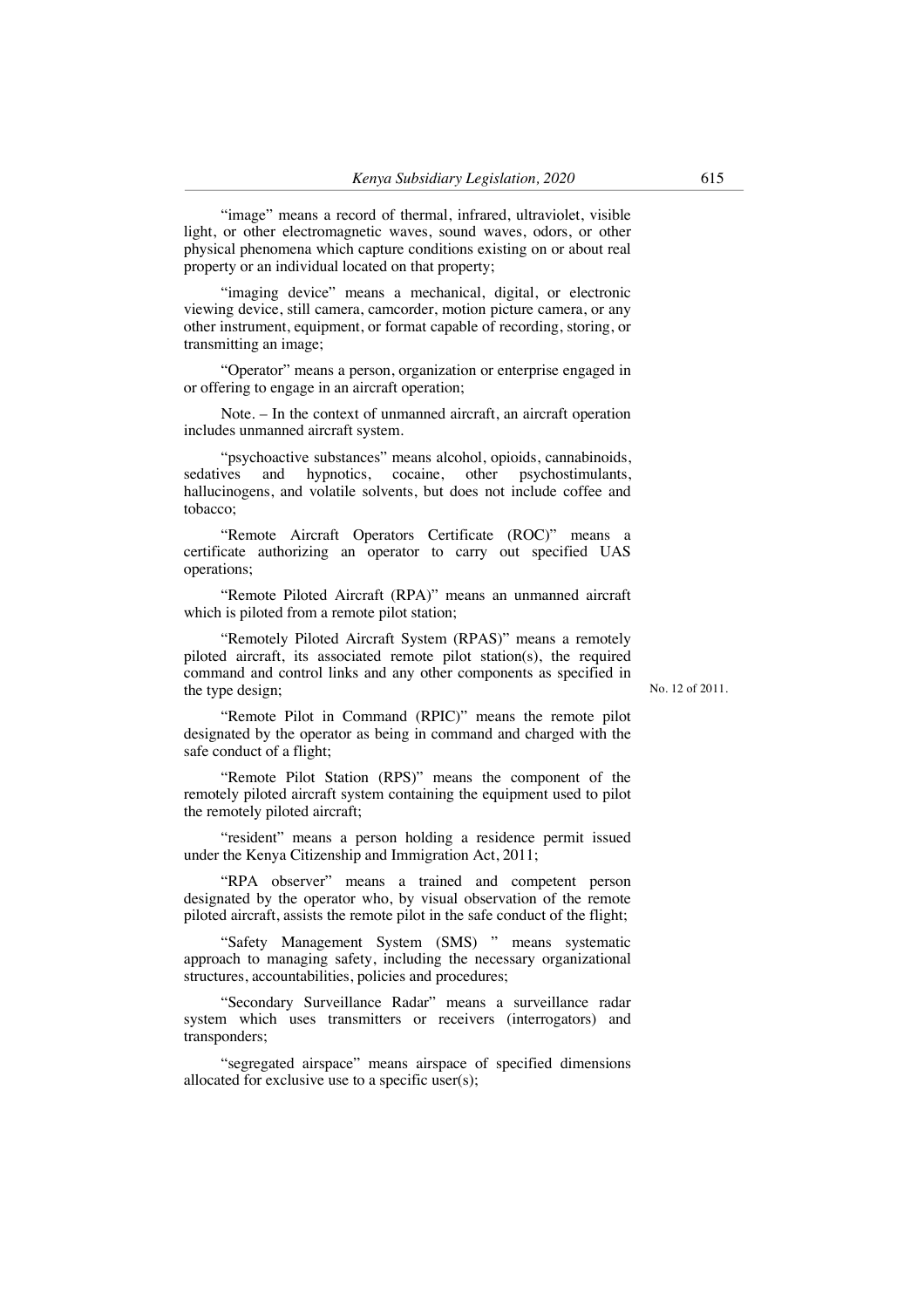"State aircraft" means aircraft used in military, customs and police services of Kenya or of any other State or any other civil registered aircraft at the time performing a state function and fully converted to offer services to heads of States, military service, customs or police or to any other State;

"Surveillance" means—

- with respect to a person, the observation of such person with sufficient visual clarity to be able to obtain information about their identity, habits, conduct, movements, or whereabouts; or
- (b) with respect to privately owned real property, the observation of such property's physical improvements with sufficient visual clarity to be able to determine unique identifying features or its occupancy by one or more persons.

"type certificate" means document issued by a Contracting State to define the design of an aircraft type and to certify that this design meets the appropriate airworthiness requirements of that State;

"temporary permit" means a permit authorizing the holder to import into Kenya a UAS registered in another country without first deregistration;

"Unmanned Aircraft System (UAS)" means an aircraft and its associated systems which are operated with no pilot on board;

"unmanned free balloon" means non-power-driven, unmanned, lighter-than-air aircraft in free flight;

"Visual Line-of-Sight (VLOS) operation" means an operation in which the remote pilot or RPA observer maintains direct unaided visual contact with the remotely piloted aircraft; and

"Visual Meteorological Conditions (VMC)" means meteorological conditions expressed in terms of visibility, distance from cloud, and ceiling, equal to or better than specified minima.

3. (1) These Regulations shall apply to any person who imports, exports, tests, owns, operates, procures, assembles, manufactures, modifies or maintains a UAS registered in Kenya wherever they may be and any other such aircraft operating in Kenya.

(2) Notwithstanding sub regulation (1), these Regulations shall not apply to—

(a) State aircraft; or

(b) unmanned free balloons or airships.

## PART II—CATEGORIZATION OF OPERATIONS & REGISTRATION OF UAS

4. In determining whether to register a UAS or issue any authorization, licence or permit under these Regulations, the Authority shall consider the following—

Registration and licensing considerations.

Application.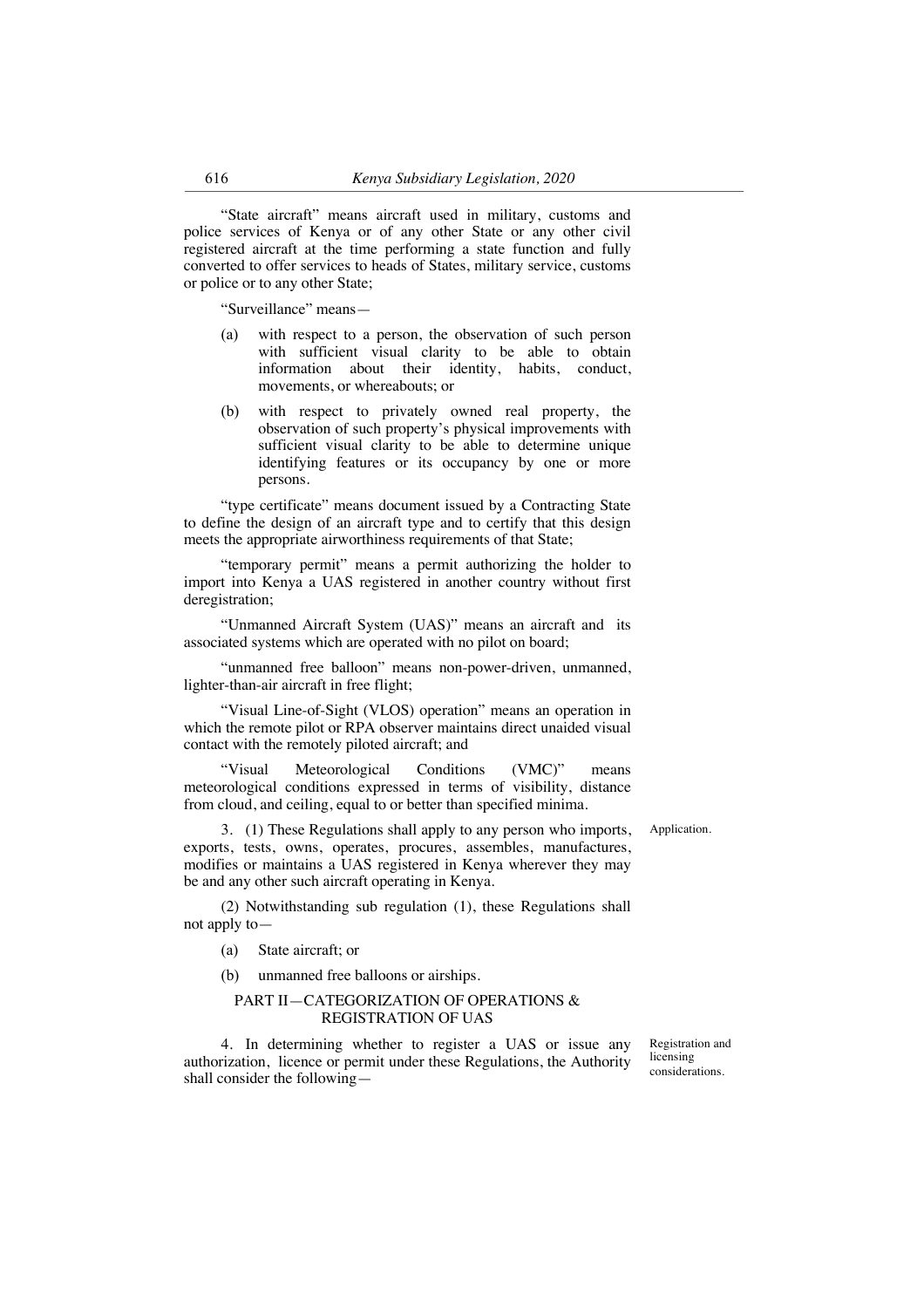- (a) the national security of Kenya and relevant international and regional obligations and commitments of Kenya under treaties and agreements;
- (b) risk to public interest and safety;
- (c) proposed use of the UAS; and
- (d) whether the applicant is subject to administrative investigations by the Authority.

5. (1) Unmanned Aircraft System operations shall be categorized based on the risk posed by the type of operations as follows—

- (a) Category A Operations (Low risk). This category of operations poses low or minimal risk to the public, property and manned aviation. Operations under this category shall be undertaken in accordance with Part I of the First Schedule;
- (b) Category B Operations (medium risk/regulated lower risk). Operations under this category pose medium risk to the public, property and manned aviation. Operations under this category shall be undertaken in accordance with Part II of the First Schedule; and
- (c) Category C Operations (High Risk/Manned Aviation Approach). This Category of operations poses high risk to safety of individuals, property and manned aviation. Operations under this category shall be undertaken in accordance with Part III of the First Schedule.

(2) The Authority may from time to time determine additional requirements and specifications for operations in each category.

6. (1) A person shall be eligible to own an Unmanned Aircraft System if that person is—

- (a) a Kenyan Citizen or resident in Kenya of minimum age of eighteen years;
- (b) a body corporate; or
- (c) national government or county government.

(2) A person shall not transfer ownership of an Unmanned Aircraft System without the prior approval of the Authority.

(3) A person other than the national government shall not own, register or operate an Unmanned Aircraft System with military specifications.

7. (1) A person shall not import an Unmanned Aircraft System or a component thereof without a permit issued by the Authority.

(2) Before issuing a permit referred to under sub regulation (1), the Authority shall seek and obtain the necessary security clearance and approval from the Ministry for the time being responsible for matters relating to defense.

Eligibility to own UAS.

Categorization of UAS Operations.

Import and Export of UAS.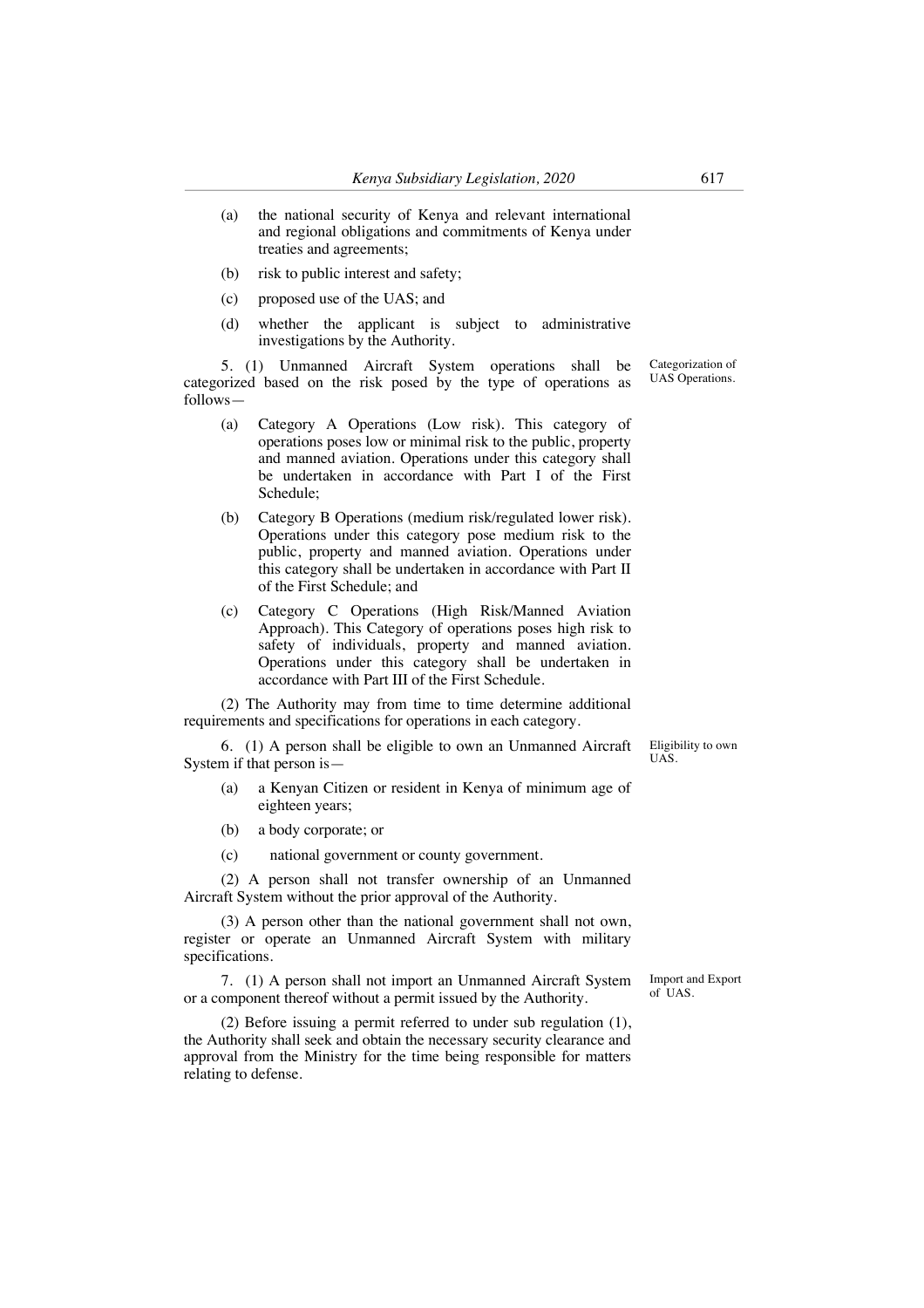(3) A person who intends to export a Kenyan registered Unmanned Aircraft System shall notify the Authority in writing and

8. Any person intending to manufacture, assemble, modify, test, sell or otherwise deal in Unmanned Aircraft System or a component thereof shall apply for authorization from the Authority.

9. (1) An operator or owner of an Unmanned Aircraft System shall register the Unmanned Aircraft System with the Authority and be issued with a certificate of registration.

(2) The Authority shall establish and implement a system for registration and identification of Unmanned Aircraft System in Kenya which shall be displayed on the Unmanned Aircraft System at all times.

10. (1) The Authority may deregister or cancel the registration of Unmanned Aircraft System—

- (a) upon application of the owner for purposes of registering the it in another State;
- (b) upon its destruction;

shall obtain a deregistration certificate.

- (c) upon its permanent withdrawal from use;
- (d) in the interest of national security;
- (e) where the Authority determines that the owner or operator has violated these Regulations; or
- (f) in any other circumstance that the Authority deems fit.

11. (1) The Authority may, upon application, and in accordance with regulation 13, grant a temporary permit to an applicant for the operation of an Unmanned Aircraft System for a period not exceeding thirty (30) days, which shall be renewable once.

(2) In issuing a temporary permit referred to in sub-regulation (1), the Authority may impose such terms and conditions as it deems fit and shall have regard to—

- (a) public interest and national security; and
- (b) the need to provide reasonable protection for Kenyan operators.

12. (1) An Unmanned Aircraft System owner or operator shall ensure that all its components are in working order and in accordance with the manufacturers' user manual.

(2) The Authority shall require an Unmanned Aircraft System with a type certificate to obtain a Certificate of Airworthiness.

13. (1) A person shall not operate an Unmanned Aircraft System in Kenya without authorization from the Authority.

(2) Unmanned Aircraft System operations shall be authorized in accordance with the category of operation as set out in regulation 5 of these Regulations.

Airworthiness of UAS.

Authorization of UAS operations.

De-registration of UAS.

Manufacture, assembly and testing of UAS.

Registration of UAS.

Temporary permit.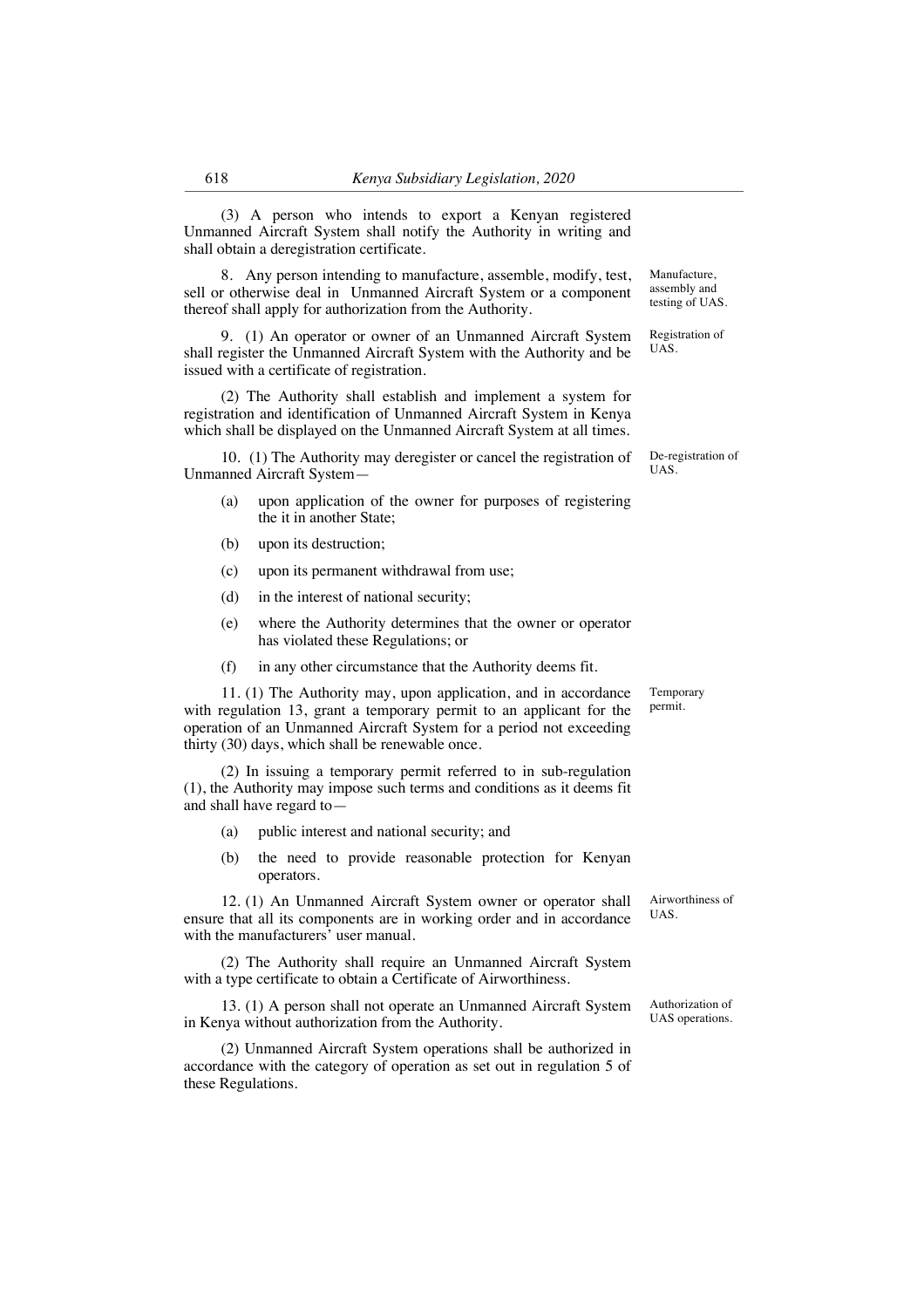(3) A person shall not operate an Unmanned Aircraft System in a category of operation other than the category for which it has been authorized to operate.

14. (1) Any person who operates an Unmanned Aircraft System for commercial activities, reward or hire shall obtain a Remote Aircraft Operators Certificate (ROC) from the Authority.

(2) The Remote Aircraft Operators Certificate referred to in sub regulation (1) shall authorize the operator to conduct Unmanned Aircraft System operations in accordance with the conditions and limitations detailed in the operations specifications attached to that Certificate.

(3) The issuance of a Remote Aircraft Operators Certificate by the Authority is dependent upon the Unmanned Aircraft System operator demonstrating—

- (a) an adequate organization;
- (b) method of control and supervision of flight operations;
- (c) training programme; and
- (d) ground handling and maintenance arrangements.

(4) The requirements in sub regulation (3) shall be consistent with the nature and extent of the operations specified and commensurate with the size, structure and complexity of the organization.

15. (1) An operator applying to the Authority for a Remote Aircraft Operators Certificate shall submit an application in a form and manner prescribed by the Authority and containing any other information the Authority may require.

(2) An operator shall make an application for an initial issue or reissue of an Remote Aircraft Operators Certificate at least ninety (90) days before the date of the intended operation.

16. (1) The Authority may issue a Remote Aircraft Operators Certificate to an applicant if that applicant—

- (a) has its principal place of business and it is registered in Kenya;
- (b) meets the applicable regulations and standards for the holder of a Remote Aircraft Operators Certificate;
- (c) is properly qualified and adequately staffed and equipped to conduct safe operations in commercial operations of the Unmanned Aircraft System;
- (d) holds a security clearance issued by the Ministry responsible for matters relating to defence, which the Authority shall seek in the course of processing the application; and

Remote Aircraft **Operators Certificate** (ROC).

Application for ROC.

Issuance of an ROC.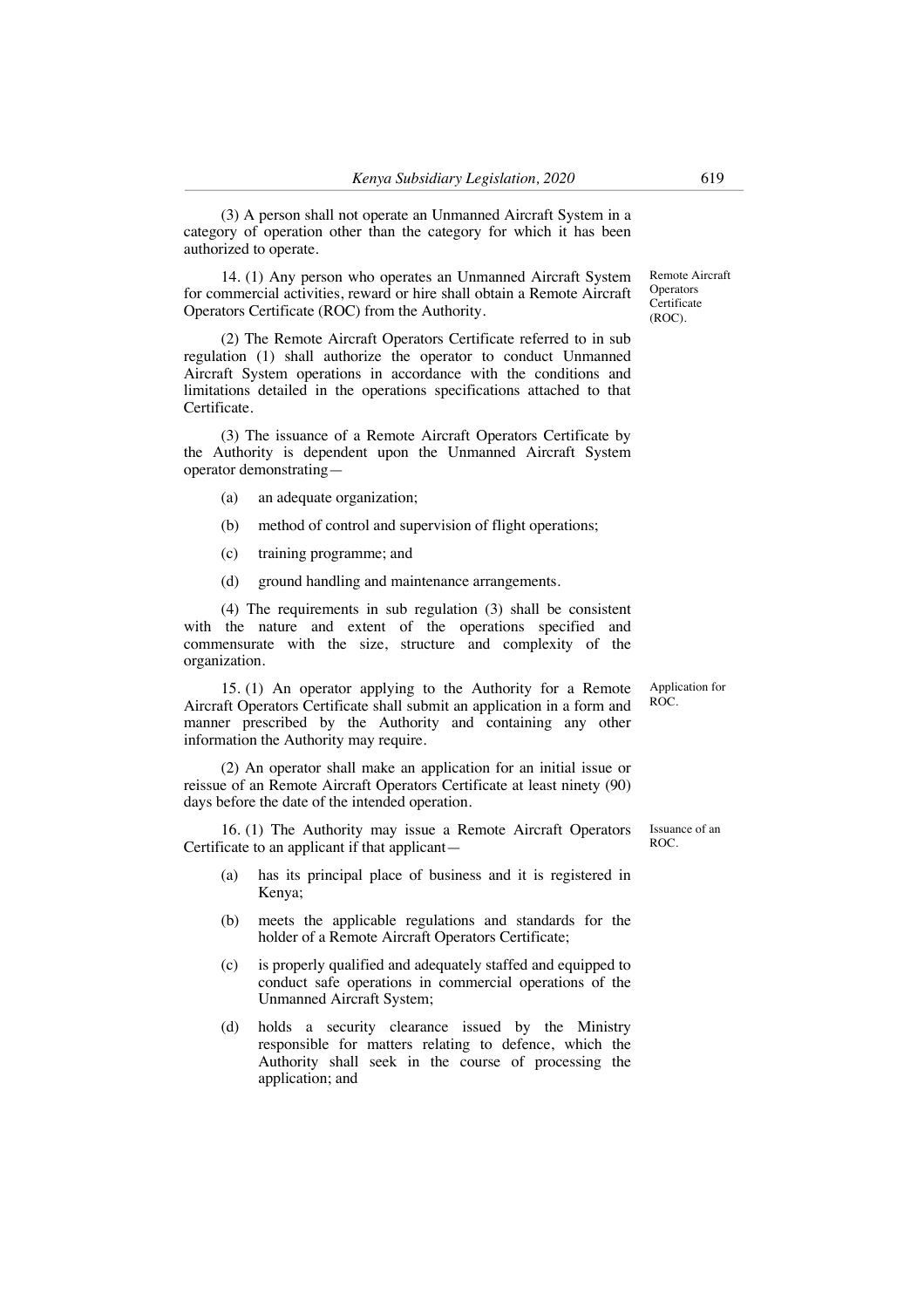(e) has an aircraft operator security programme approved by the Authority and meets any other requirements as may be specified by the Authority.

17. (1) A Remote Aircraft Operators Certificate issued by the Authority shall be valid for 12 months from the date of issue or renewal unless—

- (a) a shorter period is specified by the Authority;
- (b) the Authority amends, suspends, revokes or otherwise terminates the Certificate;
- (c) the Certificate holder surrenders it to the Authority;
- (d) the Certificate holder notifies the Authority of the suspension of operations.

(2) A Remote Aircraft Operators Certificate which is suspended or revoked shall be returned to the Authority.

(3) An applicant for a Remote Aircraft Operators Certificate which has expired shall make an initial application.

18. (1) The Authority may amend a Remote Aircraft Operators Certificate if—

- (a) the Authority determines that the amendment is necessary for the safety of commercial Unmanned Aircraft System operations; or
- (b) the Certificate holder applies for an amendment and the authority determines that the amendment is necessary.

(2) A Certificate holder shall operate in accordance with the amendment unless it is subsequently withdrawn.

19. (1) The holder of a Remote Aircraft Operators Certificate shall establish a safety management system commensurate with its size and the complexity of its operations,

(2) The safety management system established in terms of subregulation (1) shall include—

- (a) a process to identify actual and potential safety hazards and assess the associated risks;
- (b) a process to develop and implement remedial action necessary to maintain an acceptable level of safety; and
- (c) provision for continuous and regular assessment of the appropriateness and effectiveness of safety management activities.

20. (1) A person shall not act as a remote pilot in command or as a remote co-pilot of an Remote Piloted Aircraft unless that person is a holder of a remote pilot licence issued by the Authority.

(2) Without prejudice to sub-regulation (1), a person shall not act as a Unmanned Aircraft System pilot for category B and C operations,

Safety management.

Amendments of ROC.

Licence.

Validity and renewal of ROC.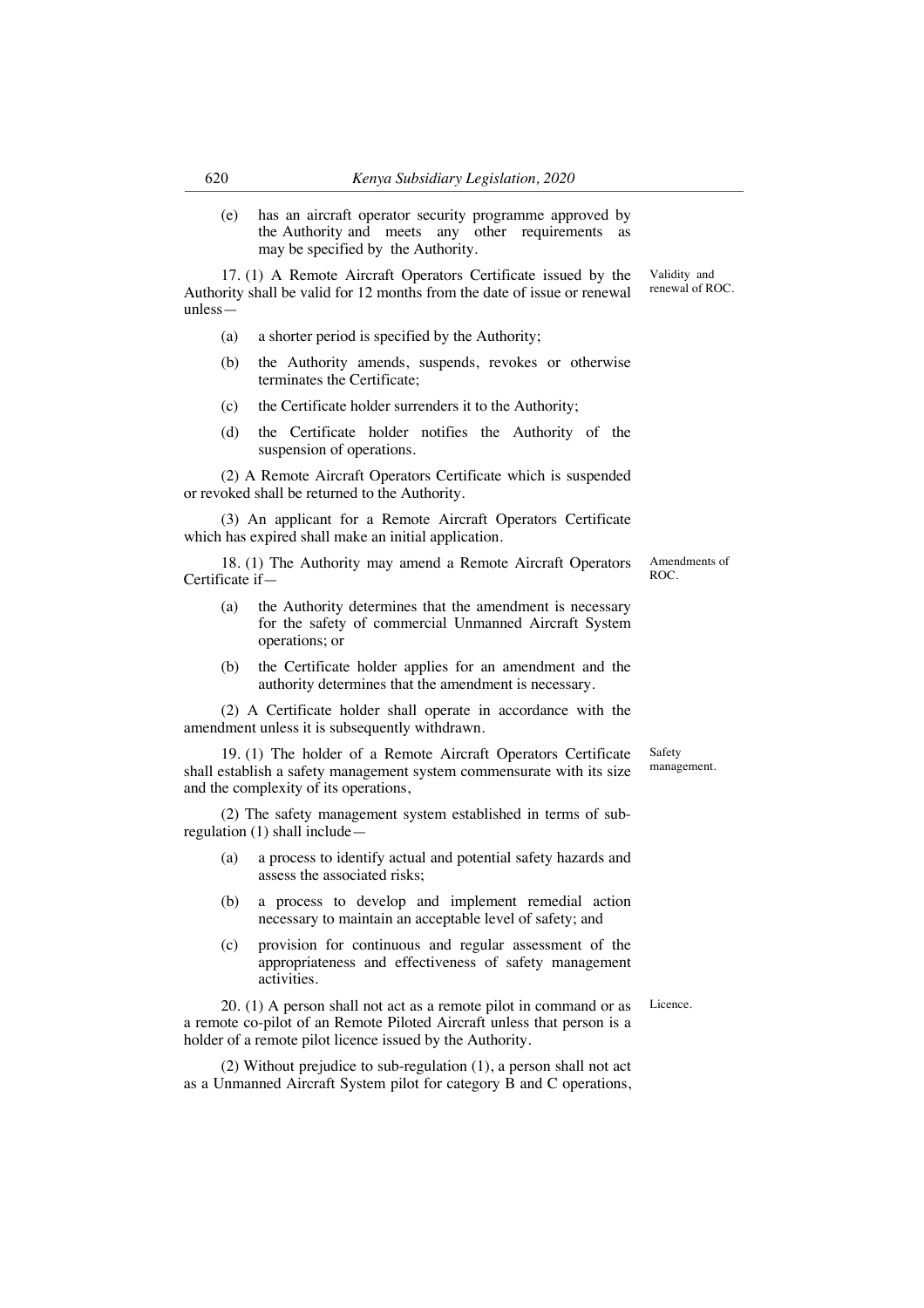as specified under regulation 5, unless that person is a holder of a remote pilot licence issued by the Authority.

(3) Remote Pilot Licence required by sub regulations (1) and (2) shall be issued in accordance with provisions established in the Second Schedule to these Regulations.

21. (1) No person shall provide training or instruction on the operation of Unmanned Aircraft System operations without an authorization issued by the Authority. Training.

(2) The authorization granted under sub-regulation (1) shall be valid for twenty four (24) months.

22. (1) Notwithstanding the provisions of regulation 13, the Authority may cancel, suspend or vary any authorization or approval granted under these Regulations—

- (a) in the interest of public safety or national security;
- (b) for violating these Regulations:
- (c) for violating any requirement, restriction, term or condition imposed by the Authority; or
- (d) for any other public interest.

(2) The Authority may seize any Unmanned Aircraft System or a component thereof belonging to a person who contravenes the provisions of these Regulations pending further administrative action.

(3) The Authority may apply to a competent court for an order authorizing the Authority to destroy or otherwise dispose of any item confiscated under sub regulation (2).

#### PART III—GENERAL REQUIREMENTS FOR OPERATIONS OF UAS

# 23. (1) An Unmanned Aircraft System owner or operator shall—

- (a) be responsible for the safe conduct of its operations;
- (b) comply with all requirements, terms and conditions established by the Authority regarding its operation;
- (c) be responsible for contracted services from providers including communications service providers, as necessary, to carry out its operations;
- (d) be responsible for operational control of the Unmanned Aircraft System;
- (e) ensure that it is registered in accordance with the provisions of these Regulations; and
- (f) ensure secure storage of the Unmanned Aircraft System or components thereof at all times.

(2) Unless otherwise specified by the Authority a request for authorization for operation of Unmanned Aircraft System shall include the following—

General obligation of a UAS owner or operator.

Cancellation, suspension or variation of authorization .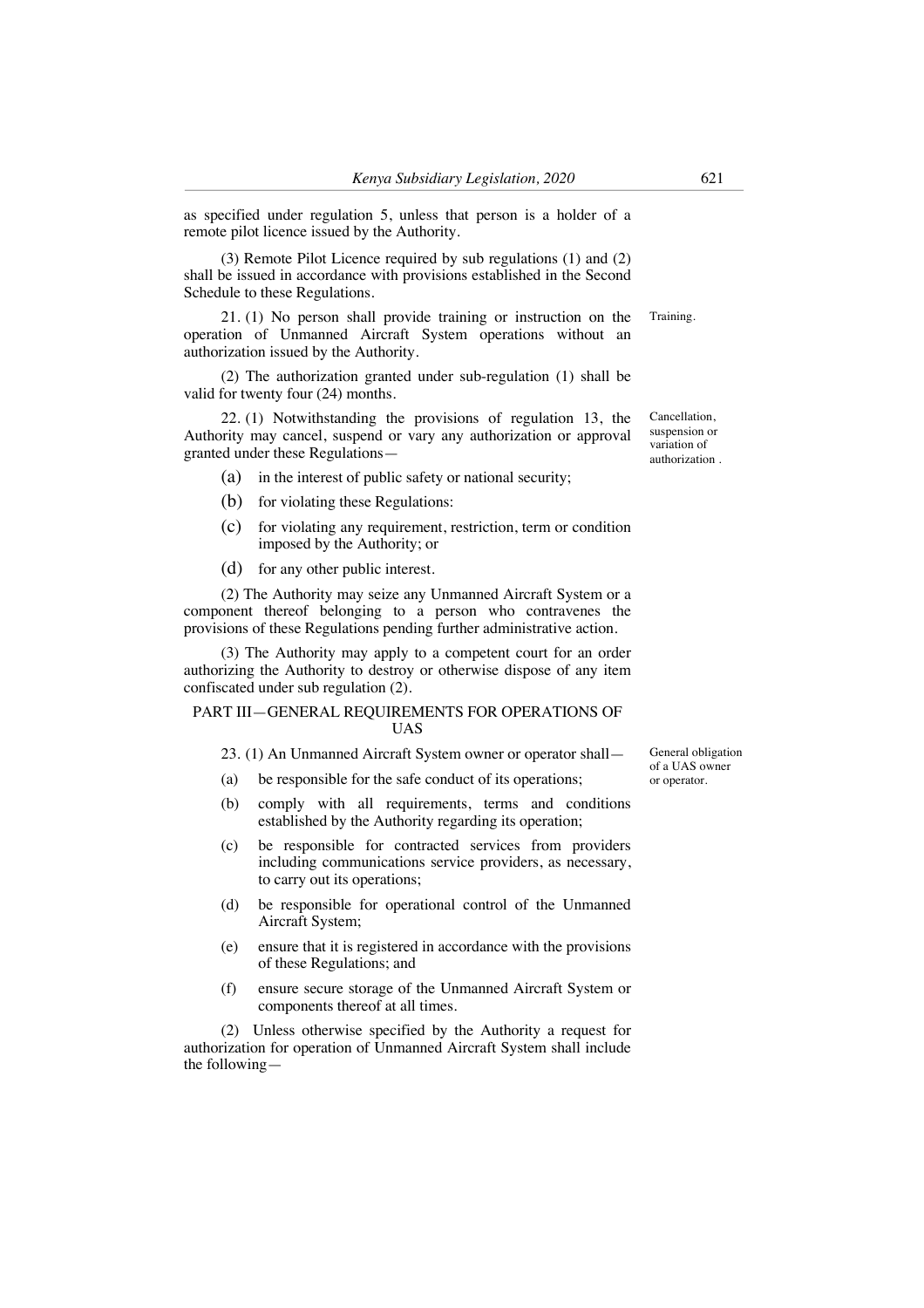- (a) name and contact information of the operator;
- (b) Unmanned Aircraft System characteristics (type of aircraft, maximum certificated take-off mass, number of engines and wing span);
- (c) copy of certificate of registration of the Unmanned Aircraft System;
- (d) aircraft identification to be used in radiotelephony, if applicable;
- (e) copy of the certificate of airworthiness if applicable;
- (f) copy of the Unmanned Aircraft System operator certificate, if applicable;
- (g) copy of the Remote pilot(s) licence, if applicable;
- (h) copy of the aircraft radio station licence, if applicable;
- (i) description of the intended operation including the type of operation or purpose, flight rules, Visual Line-of Sight (VLOS) operation, if applicable, date of intended flight(s), point of departure, destination, cruising speed(s), cruising level(s), route to be followed, duration or frequency of flight; take-off and landing requirements;
- (j) Unmanned Aircraft System performance characteristics, including—
	- (i) operating speeds;
	- (ii) typical and maximum climb rates;
	- (iii) operating frequencies;
	- (iv) typical and maximum descent rates;
	- (v) typical and maximum turn rates;
	- (vi) other relevant performance data including limitations regarding wind, icing and precipitation; and
	- (vii) maximum aircraft endurance;
- (k) communications, navigation and surveillance capabilities;
- (l) aeronautical safety communications frequencies equipment, including—
	- (i) ATC communications, including any alternate means of communication;
	- (ii) command and control (C2) links;
	- (iii) performance parameters and designated operational coverage area;
	- (iv) communications between remote pilot and Remote Piloted Aircraft (RPA);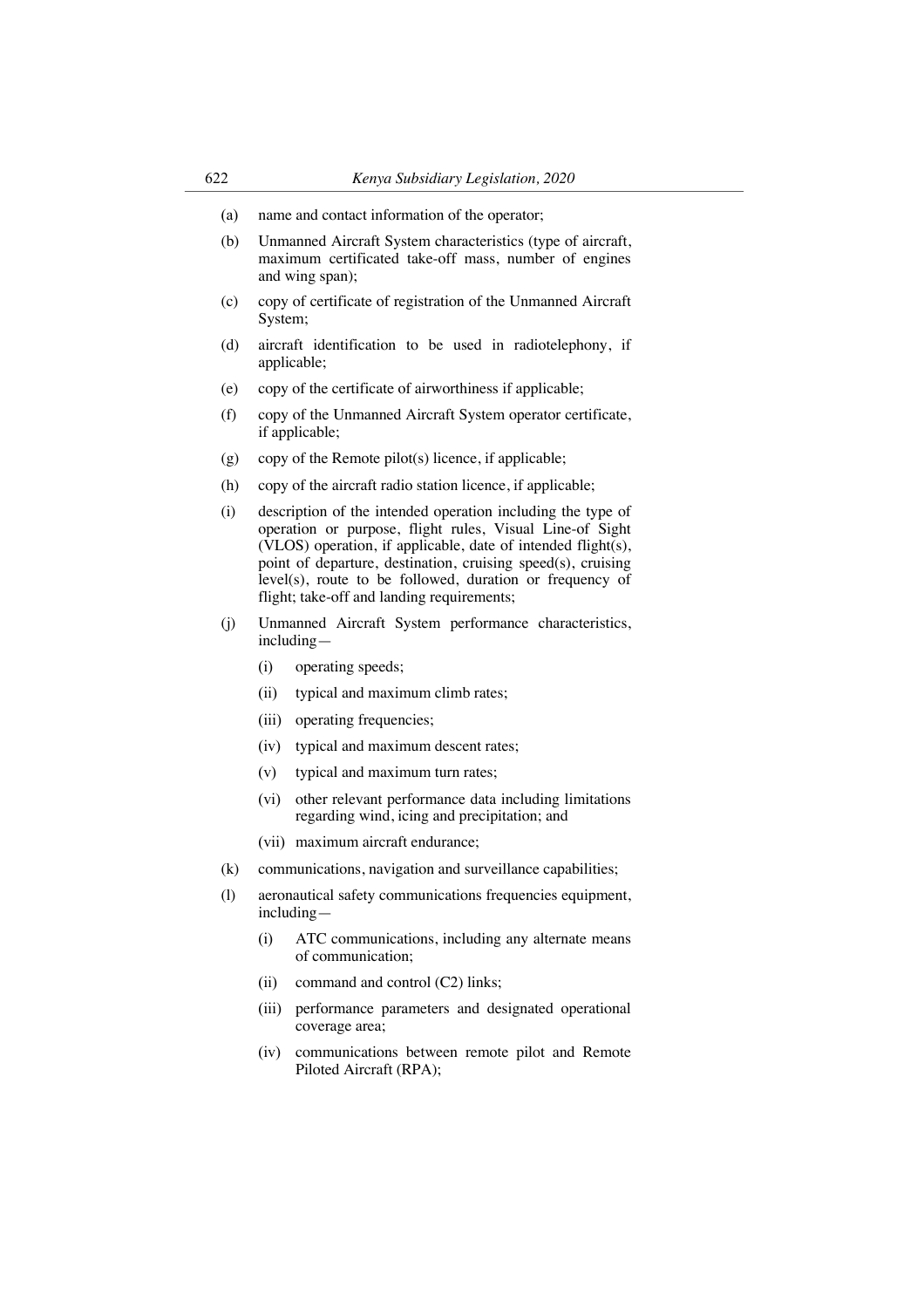- (v) Remote Piloted Aircraft observer, if applicable;
- (vi) navigation equipment;
- (vii) surveillance equipment, including Secondary Surveillance Radar transponder and Automatic Dependent Surveillance- Broadcast (ADSB);
- (m) detect and avoid capabilities;
- (n) emergency procedures, including—
	- (i) communications failure with Air Traffic Control (ATC);
	- (ii) C2 failure;
	- (iii) remote pilot or remote piloted aircraft observer communications failure, if applicable;
	- (iv) number and location of remote pilot stations as well as handover procedures between remote pilot stations, if applicable;
	- (v) document attesting noise certification, if applicable;
	- (vi) confirmation of compliance with the Civil Aviation (Security) Regulations;
	- (vii) payload information or description; and
	- (viii) proof of adequate insurance coverage.

(3) Unmanned Aircraft System shall meet the performance and equipment carriage requirements for the specific airspace in which the flight is to operate.

(4) Where documents identified in sub regulation (2) are issued in a language other than English, the Unmanned Aircraft System operator or owner shall ensure that an English translation is included and provide a certificate of translation.

24. (1) A person shall not operate an Unmanned Aircraft SystemUAS operating **limitations** 

- (a) at above 400 feet Above Ground Level (AGL) and within 50 meters of any person, vessel, vehicle or structure which is not under the control of the person in charge of the Unmanned Aircraft System.
- (b) except with the authorization of the Authority;
- (c) in conditions other than Visual Meteorological Conditions (VMC);
- (d) at night, unless specifically cleared by the Authority on a case by case basis;
- (e) where cameras, imaging devices or other sensors capture information, pictures or videos extending beyond the prescribed area of approved operation.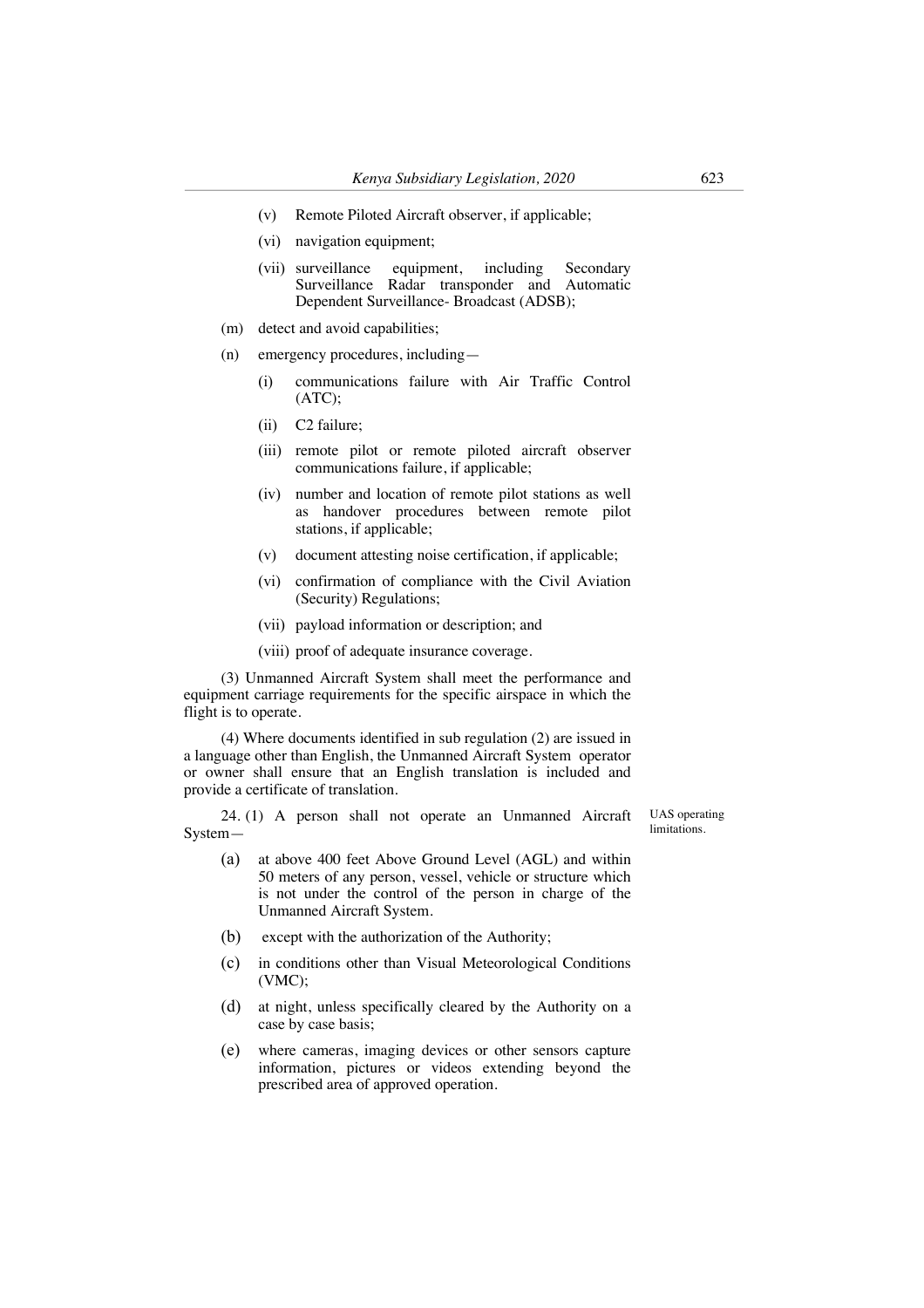(2) Where cameras, imaging devices or other sensors capture information, pictures or videos referred to in sub regulation  $(1)(d)$ , such information shall not be reproduced, processed, shared, distributed or published.

(3) Notwithstanding the provisions of sub regulation (1)(a), Unmanned Aircraft System operations may be conducted at such higher heights and lateral distances as the Authority may approve.

(4) Notwithstanding the provisions of sub regulation (1)(b), Unmanned Aircraft System operations may be conducted in conditions other than Visual Meteorological Conditions (VMC) provided that the pilot is duly rated, the System meets required specifications and is approved by the Authority.

25. (1) An Unmanned Aircraft System operator shall ensure that all incidents and accidents involving such a system are reported to the Authority.

(2) The Authority shall establish a mechanism for members of the public to report accidents, incidents and alleged violations of the regulation by the System operators or owners.

(3) A person who owns or operates Unmanned Aircraft System shall notify the Authority immediately of the loss or theft of the system or its components thereof.

(4) The Authority shall upon receipt of a report of the loss, theft, incident or accident involving an Unmanned Aircraft System determine the nature and type of any additional investigation or enforcement action that requires to be taken.

26. (1) A person shall not operate an Unmanned Aircraft System in a negligent or reckless manner.

(2) For the purposes of sub regulation (1), a person operates an Unmanned Aircraft System in a "negligent" or "reckless" manner where that person—

- (a) in the course of operation, endangers other aircraft, persons or property;
- (b) operates in a prohibited, a restricted and danger areas, the particulars of which have been duly published in the Kenya Aeronautical Information Publication (AIP), except in accordance with the conditions of the restrictions or by permission granted by the Authority; or
- (c) operates in or around strategic installations, Air Navigation Service facilities, high tension cables and communication masts, prisons, police stations, courts of law, scenes of crime, schools and hospitals except in accordance with the conditions of the restrictions or by permission granted by the Authority.

(3) The Authority in consultation with the Cabinet Secretary responsible for matters relating to internal security, may by notice in Prohibited operation of UAS.

Reporting of UAS incidents and accidents.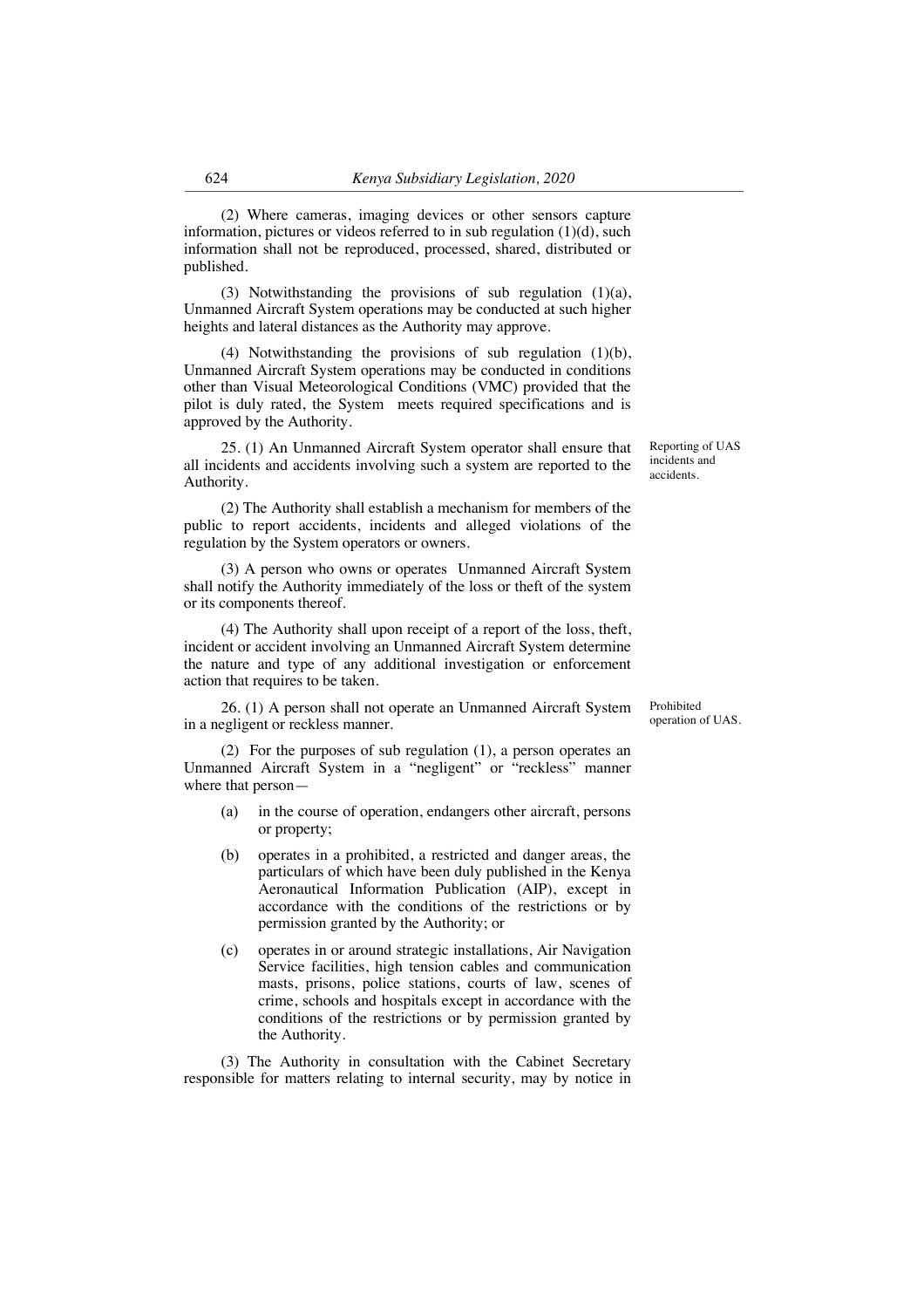the Gazette prohibit the use of Unmanned Aircraft System in any specific area in Kenya for any period in the interest of national security.

27. (1) A person shall not take on board or cause to be taken on board an Unmanned Aircraft System or deliver or cause to be delivered for loading thereon any goods which that person knows or has reasonable cause to know to be dangerous goods unless approved by the Authority.

(2) For the purposes of sub regulation (1), "dangerous goods" includes any substance that is classified as such in the ICAO Technical Instructions for Carriage of Dangerous Goods.

28. A person shall not operate an Unmanned Aircraft System at lateral distance of less than 50 metres from any person, building, structure, vehicle, vessel or animal not associated with the operations of the System unless authorized by the Authority.

29. No person shall operate an Unmanned Aircraft System over public road, along the length of a public road of at a distance of less than 50m from a public road, unless—

- (a) the operation has been approved by the Authority; or
- (b) such road has been closed from public use; and
- (c) reasonable care has been taken to ensure the safety of road users and pedestrians in the event of loss of control of the Remote Piloted Aircraft.

30. No person shall use a public road as a place of landing or take-off of an Unmanned Aircraft System, except—

- (a) where the operation has been approved by the Authority; or
- (b) in the event of an emergency.

31. (1) An Unmanned Aircraft System in all airspace shall operate in accordance with the Civil Aviation (Rules of the Air) Regulations and a remote pilot shall maintain awareness so as to see and avoid other aircraft and vehicles and shall yield the right- of-way to all aircraft and vehicles.

(2) For the purposes of sub regulation (1), "yielding the right-ofway" means that the Unmanned Aircraft System shall give way to the manned aircraft or vehicle and may not pass over, under, or ahead of it unless well clear.

(3) No person shall operate an Unmanned Aircraft System so close to another aircraft as to create a collision hazard.

32. A person shall not conduct an Unmanned Aircraft System flight—

(a) commencing at a place within Kenya and terminating at a place outside Kenya without authorization from the State of destination or any other State over whose airspace the Unmanned Aircraft System shall fly; or

Carriage ້ດf dangerous goods.

Operations in congested areas and crowds.

Operations in the vicinity of public roads.

Landing on roads.

Collision avoidance.

International UAS operations.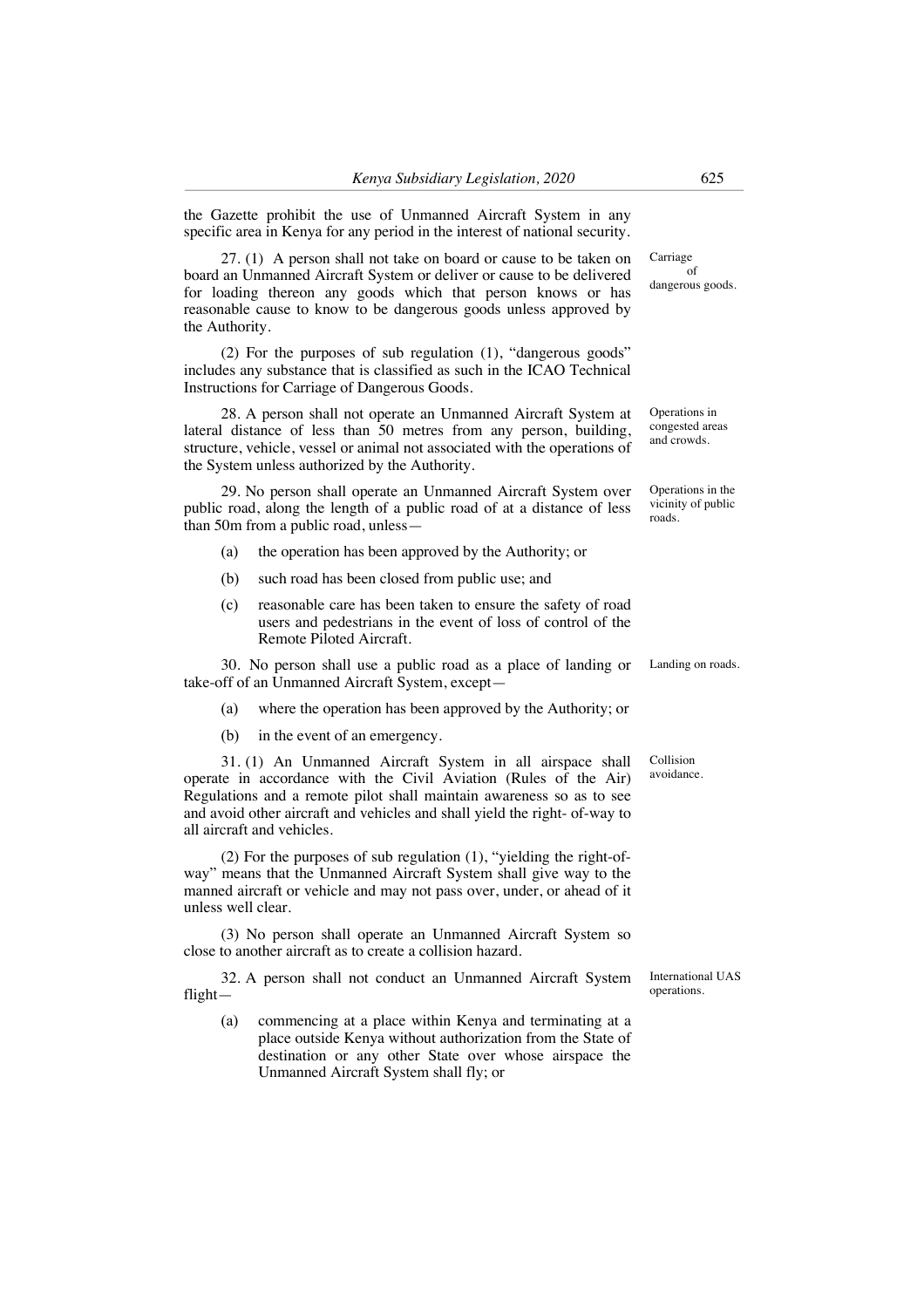(b) commencing at a place outside Kenya and terminating at a place within Kenya or over-flying the Kenyan airspace without authorization from the Authority.

33. (1) All Unmanned Aircraft System flights in controlled airspace shall file flight plans.

(2) Without prejudice to the generality of sub regulation (1), all Unmanned Aircraft System flights in uncontrolled airspace shall at all times comply with the applicable rules of the air.

34. All Unmanned Aircraft System operators shall develop and implement emergency and contingency procedures acceptable to the Authority.

35. (1) An Unmanned Aircraft System owner or operator shall ensure that he or she has command and control of the System at all times during the flight.

(2) Any Unmanned Aircraft System owner or operator who loses command and control of his or her System shall report to the Authority immediately.

36. (1) An Unmanned Aircraft System pilot shall ensure that Air Traffic Control (ATC) is made aware of any operations that shall take place in areas which are likely to affect manned and controlled air traffic.

(2) The Air Navigation Service Provider (ANSP) shall establish procedures, acceptable to the Authority, for integration of the System operation into the airspace to ensure aviation safety and such procedures shall include communication and surveillance detection.

(3) Procedures referred to in sub regulation (2) shall provide for required information to be passed to Air Traffic Control by the System pilot before and during the Unmanned Aircraft System operations.

37. Except with the written permission of the owner or operator of an aerodrome, the appropriate Air Navigation Service Provider and approval from the Authority, a person shall not operate an Unmanned Aircraft System—

- (a) within ten (10) kilometres of an aerodrome from the aerodrome reference point for code C, D, E and F aerodromes;
- (b) within seven (7) kilometres of an aerodrome from the aerodrome reference point for code A and B aerodromes;
- (c) on approach and take-off paths;
- (d) within the vicinity of navigation aids;
- (e) within the aerodrome traffic zone; and
- (f) within terminal traffic holding patterns.

38. (1) The Authority shall upon approval of an Unmanned Aircraft System operation at an aerodrome—

Operations at an aerodrome.

Operation in the vicinity of aerodromes.

Emergency and contingency links.

Filing of flight plans.

Command and Control.

Air Traffic Control (ATC) communication.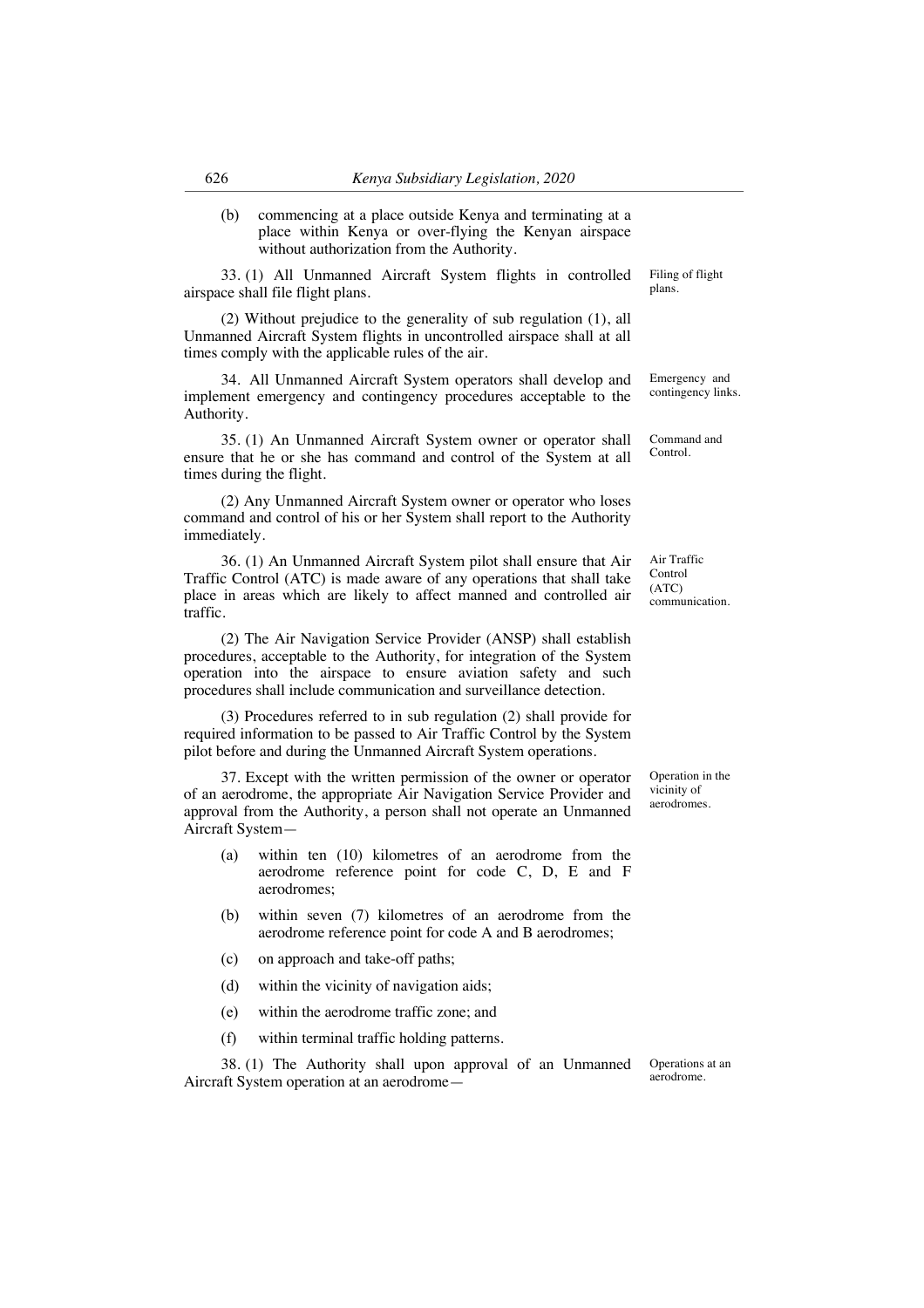- (a) impose operating restrictions on the approval in the interest of safety;
- (b) publish details of the approval in the appropriate Aeronautical Information Product;
- (c) revoke or change the conditions that apply to such approval and publish details of any revocation or change in conditions in the appropriate element of the Aeronautical Information Product.

(2) The Aeronautical Information Products referred to in sub regulation  $(1)(b)$  are —

- (a) Aeronautical Information Publication (AIP), including Amendments and Supplements;
- (b) Aeronautical Information Circulars (AIC);
- (c) Aeronautical charts;
- (d) Notice to Airmen (NOTAM); and
- (e) Digital data sets.

39. (1) An Unmanned Aircraft System owner or operator shall establish a system of recordkeeping that allows adequate storage and reliable traceability of all activities developed, covering at a minimum—

- (a) operator's organization;
- (b) safety management systems;
- (c) personnel training and competence verification;
- (d) documentation of all management system key processes and products;
- (e) maintenance records; and
- (f) security management records.

(2) A person who deals in Unmanned Aircraft System or its components shall keep records of all transactions involving the system or any component thereof.

(3) Records shall be stored in a manner that ensures protection from damage, alteration and theft and shall comply with all data protection laws of Kenya.

(4) Records identified in this regulation shall be current and have sufficient details to determine whether the experience and qualification requirements are met for the purpose of the Unmanned Aircraft System operations.

(5) The Authority shall be entitled at any reasonable time to inspect and take copies of extracts from the records kept in accordance with sub regulation (1).

40. (1) A person shall not operate, or cause to be operated or commit any other person to operate an Unmanned Aircraft System

Insurance.

Record keeping.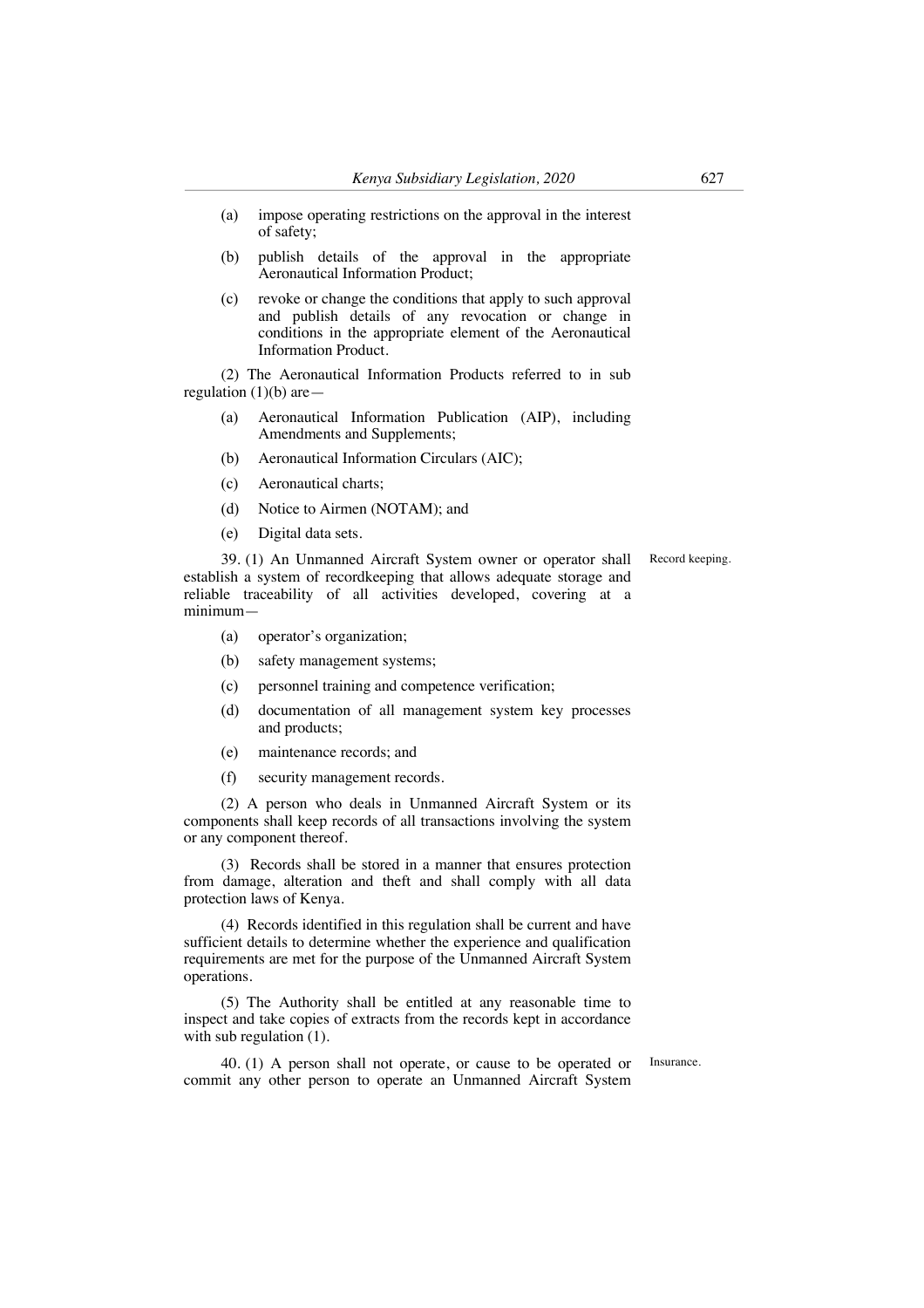UAS there is in force a minimum insurance policy in respect of third party risks.

(2) The minimum sum of insurance in respect of any Unmanned Aircraft System insured in accordance with sub regulation (1) shall be notified by the Authority.

(3) An operator of an Unmanned Aircraft System shall make available third party liability insurance certificate(s), in the authentic form, at the location of the System operator's operational management or any other location specified by the Authority.

(4) Notwithstanding the provisions of sub regulation (1), the Authority may dispense with the requirement for insurance depending on the category of the Unmanned Aircraft System.

41. (1) An Unmanned Aircraft System operator or owner shall not use a System equipped with an Imaging Device to conduct Surveillance on or take an Image of a person without that person's written consent.

(2) An Unmanned Aircraft System operator or owner shall not use a System equipped with an Imaging Device to record an image of privately owned or leased real property or of the owner, tenant, occupant, invitee, or licensee of such property with the intent to conduct surveillance on the individual or property captured in the image in violation of such person's reasonable expectation of privacy without his or her written consent.

(3) For purposes of sub regulation (2), a person is presumed to have a reasonable expectation of privacy on his or her privately owned real property, licensed or leased property if that person is not observable by persons located at ground level in a place where they have a legal right to be.

(4) Notwithstanding sub regulation (1)and (2), an Unmanned Aircraft System equipped with an imaging device may with the approval of the Authority be used for the purpose of—

- (a) mapping and evaluating the earth's surface, including terrain and surface water bodies and other features;
- (b) investigation of forests and forest management;
- (c) search and rescue; or
- (d) investigation of vegetation or wildlife.

(5) Without prejudice to sub regulation (1), the owner or operator of a System equipped with an imaging device shall comply with any other law relating to protection of privacy or data.

(6) An Unmanned Aircraft System operator or owner shall not operate the System in a manner that constitutes nuisance to the public, a person or to the property of another.

42. (1) A person shall not cause an object to be dropped or discharged from an Unmanned Aircraft System unless the authorization granted expressly provides for such dropping or discharge.

Discharge or dropping goods.

Privacy of persons and property and nuisance.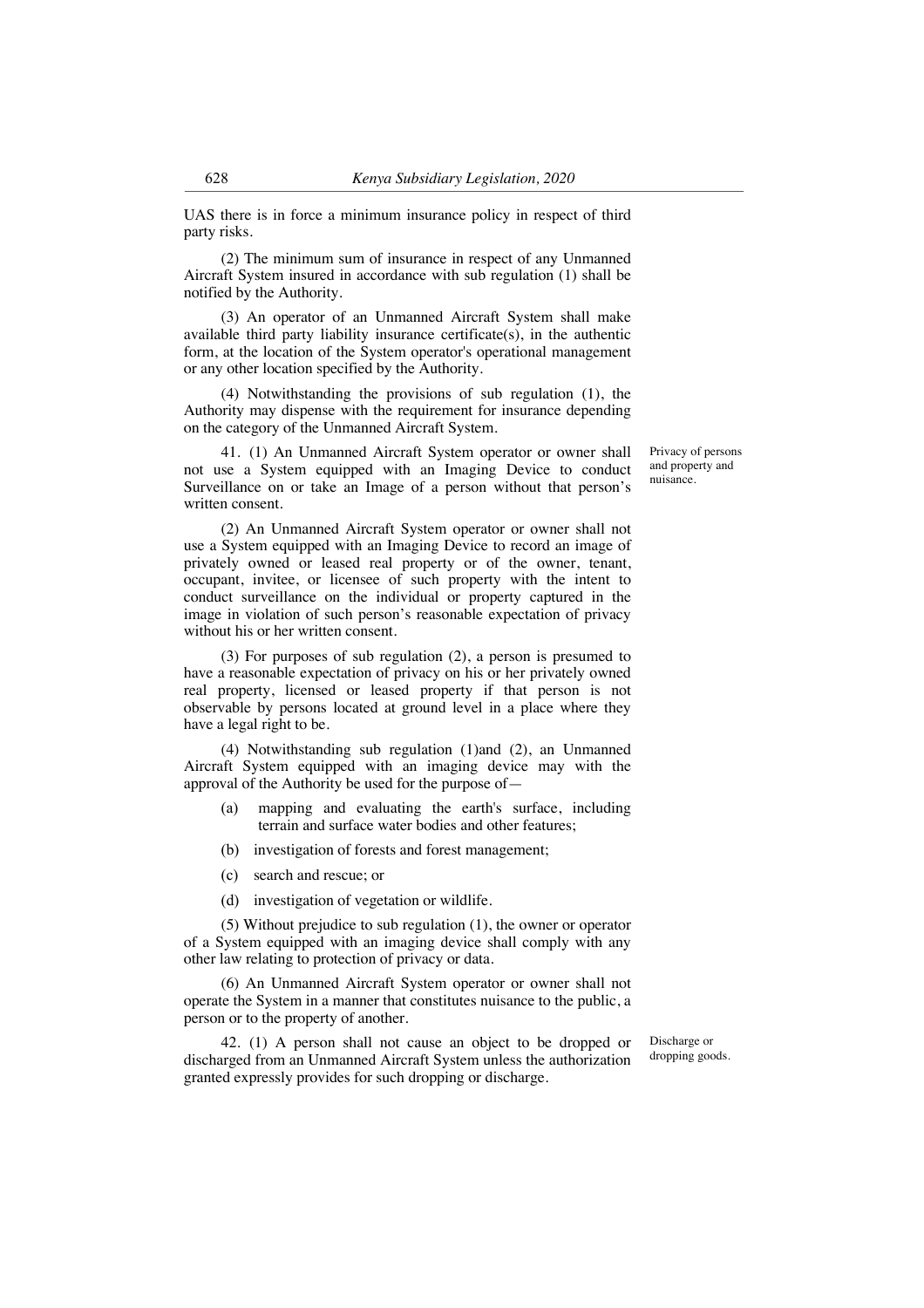(2) For purposes of this regulation, an object includes gases, liquids, solids, electromagnetic pulse or any other thing capable of being discharged or dropped from an Unmanned Aircraft System.

## PART IV— SECURITY

43. The holder of a Remote Aircraft Operators Certificate issued under these Regulations shall—

- (a) conduct background checks on all personnel recruited for deployment, handing and storage of any Unmanned Aircraft System;
- (b) conduct criminal record checks every 24 months on all personnel employed in the deployment, handling, and storage of an Unmanned Aircraft System;
- (c) store an Unmanned Aircraft System that is not in use in a secure manner to prevent and detect unauthorized interference or use;
- (d) protect an Unmanned Aircraft System from acts of unlawful interference;
- (e) store and prepare for the flight of an Unmanned Aircraft System in a manner that will prevent and detect its tampering;
- (f) protect the integrity of vital systems of an Unmanned Aircraft System;
- (g) designate a security coordinator responsible for the implementation, application and supervision of the security controls; and
- (h) train all personnel employed in the deployment, handling, and storage of an Unmanned Aircraft System as may be specified by the Authority.
- 44. No Unmanned Aircraft System pilot or observer shall—
- (a) consume alcohol less than 8 hours prior to reporting for duty;
- (b) commence a duty period while the concentration of alcohol in any specimen of blood taken from any part of his or her body is more than 0.04 grams per 100 milliliters;
- (c) consume alcohol or any psychoactive substance during the duty period or whilst on standby for duty; or
- (d) commence duty period while under the influence of alcohol or any psychoactive substance having a narcotic effect.

45. (1) A Remote Aircraft Operators Certificate holder shall not operate an Unmanned Aircraft System without operator security procedures approved by the Authority.

Consumption of psychoactive substances.

Security procedures requirement.

Security of UAS.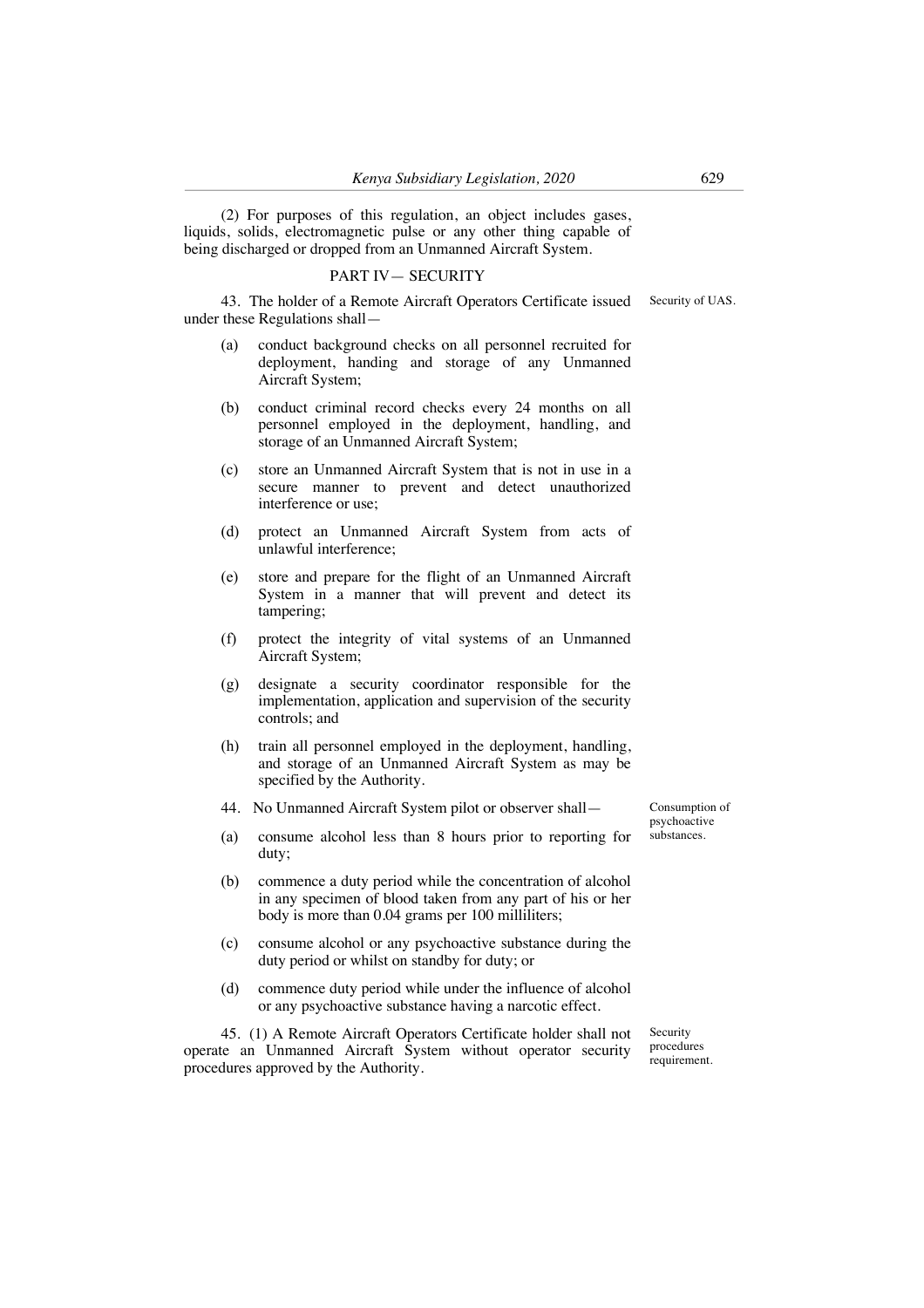(2) An Unmanned Aircraft System shall be subject to security inspection at any time during its operations by the Authority without prior notification to the operator.

(3) An Unmanned Aircraft System operator shall—

- (a) specify the security measures, procedures and practices to be followed by the operator to protect pilots and facilities from acts of unlawful interference;
- (b) carry out and maintain security measures including identification and resolution of suspicious activity that may pose a threat to civil aviation—
	- (i) at a remote pilot station;
	- (ii) on a remote piloted aircraft system; and
	- (iii) any facility under the control of the remote piloted aircraft system operations.

(4) The specific security measures referred to in sub regulation  $(3)(a)$  shall provide—

- (a) that the premises used for preparing, storing, parking including remote piloted aircraft system ground station shall be secured at all times against unauthorized access;
- (b) for protection of critical information technology and communication systems used for operations purposes from interference that may jeopardize the security of civil aviation;
- (c) for protection of flight documents;
- (d) that commercial operators requesting to operate with a camera shall be required to include details of the camera usage in the application for security review and approval;
- (e) requirements for checks and searches of specific areas and accessible compartments of the interior and exterior of an Unmanned Aircraft System; and
- (f) that persons engaged in remote piloted aircraft system operations are subject to recurrent background checks and selection procedures and are adequately trained.
- 46. An operator of an Unmanned Aircraft System shall—
- (a) be responsible for the security of such system operations including associated facilities, personnel and equipment;
- (b) ensure that the Unmanned Aircraft System or any component thereof that is no longer in use is completely disabled or destroyed to prevent unauthorized use; and
- (c) comply with any security directives or circulars issued by the Authority.

47. An operator or owner of an Unmanned Aircraft System shall—

Acts of unlawful interference with civil aviation.

Security obligations for UAS operators.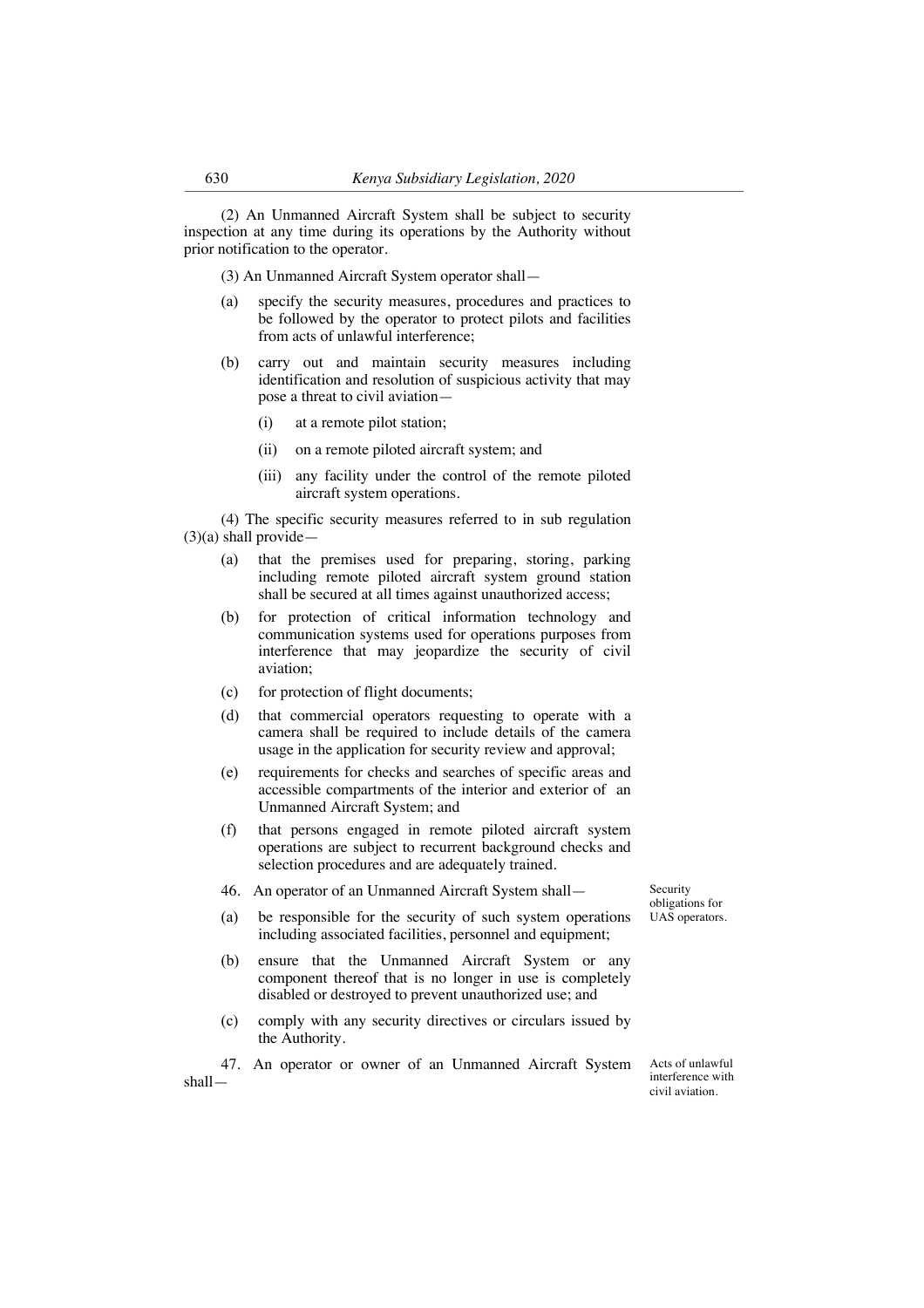- (a) have response procedures for operations personnel for threats and incidents involving Unmanned Aircraft System operations; and
- (b) ensure that reports on acts of unlawful interference are promptly submitted to the Authority in accordance with the Civil Aviation (Security) Regulations.

48. (1) Except as provided in regulation 49, no person shall interfere with duly authorized operation of an Unmanned Aircraft System or intercept an Unmanned Aircraft System in any manner whatsoever.

(2) Any person who unlawfully interferes with duly authorized operation of an Unmanned Aircraft System commits an offence and shall be liable, upon conviction, to a fine not exceeding two million shillings or to imprisonment for a term not exceeding three years, or to both.

49. (1) Where the Authority has reason to believe that an unmanned aircraft is being operated in a mannerInterception of UAS.

Interference of UAS operations.

- (a) that contravenes any provision of these Regulations;
- (b) that poses a serious and an imminent risk to safety of the public; or
- (c) that prejudices national security, the Authority may, exercise all or any of the powers in sub regulation (2) in relation to an Unmanned Aircraft System UAS for the purpose of—
- (i) preventing further contravention of any provision of these Regulations;
	- (ii) preventing or stopping any actual or imminent occurrence that endangers or threatens to endanger the safety of the public; or
	- (iii) safeguarding national security.

(2) For the purposes of sub regulation (1), the powers that may be exercised by the Authority in relation to an Unmanned Aircraft System include the following—

- direct any person whom the Authority reasonably believes to be involved in the operation of an Unmanned Aircraft System —
	- (i) to end the flight or land it, safely in the fastest practicable way; or
	- (ii) to fly the aircraft in the manner specified by the Authority;
- (b) with such assistance and by such force as is necessary—
	- (iii) to assume control of the Unmanned Aircraft System or fly it or to end the flight or land it safely in the fastest practicable way; or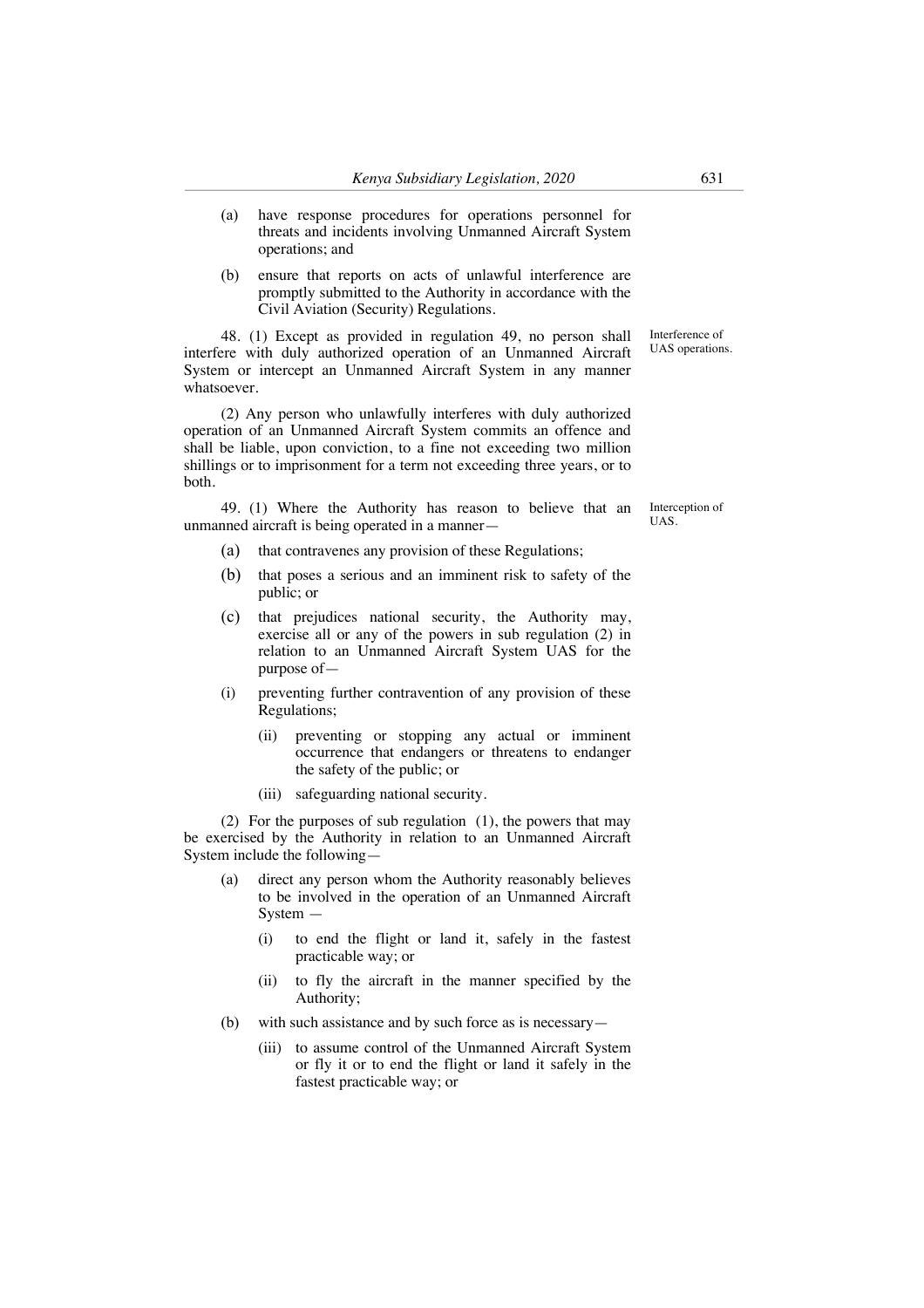- (iv) to end the flight in the fastest and safest practicable way; or
- (c) to confiscate the Unmanned Aircraft System and any component thereof or other thing, that the Authority believes on reasonable grounds—
	- (v) to be evidential material; or
	- (vi) needs to be seized to prevent its concealment, loss or destruction, or its use in committing, continuing or repeating an offence under the Act or these Regulations.

(3) The powers granted to the Authority under sub regulation (2) may be exercised by the national security agencies.

#### PART V— MISCELLANEOUS PROVISIONS

50. (1) No matter or action taken by the Authority or by any member of staff or agent of the Authority shall, if the matter or action taken was in good faith for the purposes of performing the functions of the Authority under the Act or these regulations, render the Authority or the person liable for any action, claim or demand.

(2) Any expenses incurred or to be incurred by any person mentioned in subsection (1) in defending an action, claim or demand in any suit brought against that person in respect of any act or omission done or purported to be done by that person under these Regulations, or on the direction of the Authority, shall be reimbursed or borne by the Authority unless the act or omission was done in bad faith.

51. (1) Any person who fails to comply with any direction given pursuant to these Regulations by the Authority or by any authorized person under any provision of the Act or these Regulations commits an offence and shall be liable upon conviction, to a fine not exceeding two million shillings or to imprisonment for a term not exceeding three years, or to both.

(2) A person who contravenes any provision specified as an "A" provision in the Third Schedule to these Regulations commits an offence and is liable on conviction to a fine not exceeding one million shillings for each offence or to imprisonment for a term not exceeding one year, or to both.

(3) A person who contravenes any provision specified as a "B" provision in the Third Schedule to these Regulations commits an offence and is liable upon conviction to a fine not exceeding two million shillings for each offence or to imprisonment for a term not exceeding three years, or to both.

(4) If any provision of these Regulations is contravened in relation to an Unmanned Aircraft System, the operator of that System and the pilot, even if the operator or the pilot is not the person who contravened that provision shall, without prejudice to the liability of any other person under these Regulations for that contravention, be deemed to have contravened that provision unless he or she proves that Protection from personal liability.

Offences and **Penalties**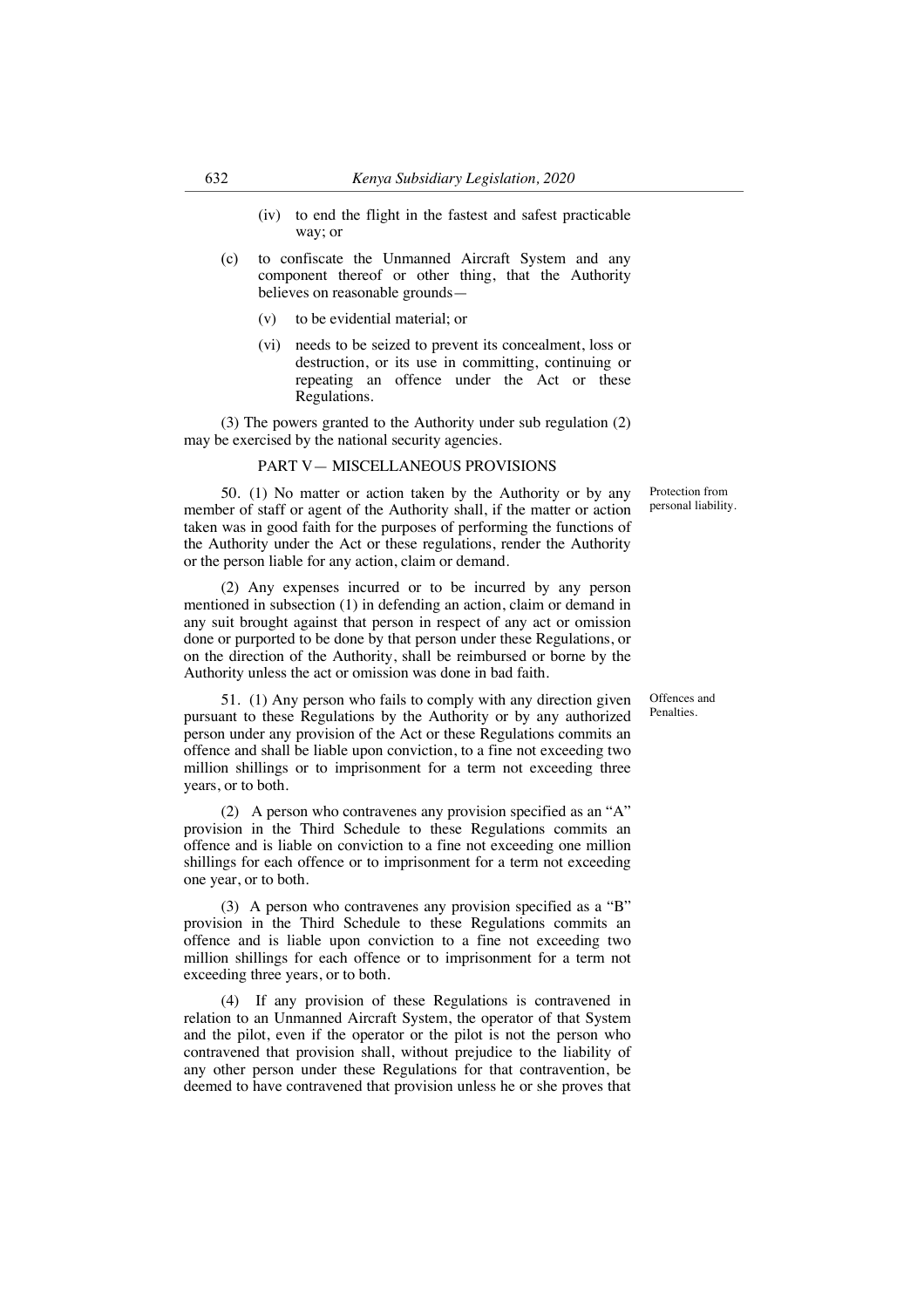the contravention occurred without his or her consent or connivance and that he or she exercised all due diligence to prevent the contravention.

(5) Any Unmanned Aircraft System operator who contravenes the provisions of these Regulations and whose penalty has not been specified in this Regulations commits an offence and shall be liable upon conviction, to a fine not exceeding two million shillings or to imprisonment for a term not exceeding three years, or to both.

52. The Authority shall develop pamphlets and manuals to assist owners and operators in complying with these Regulations.

53. An owner of an Unmanned Aircraft System already imported into Kenya at the commencement of these Regulations shall apply to the Authority for registration within six months from the date of commencement of these Regulations.

Pamphlets and manuals.

Savings and transitional provisions.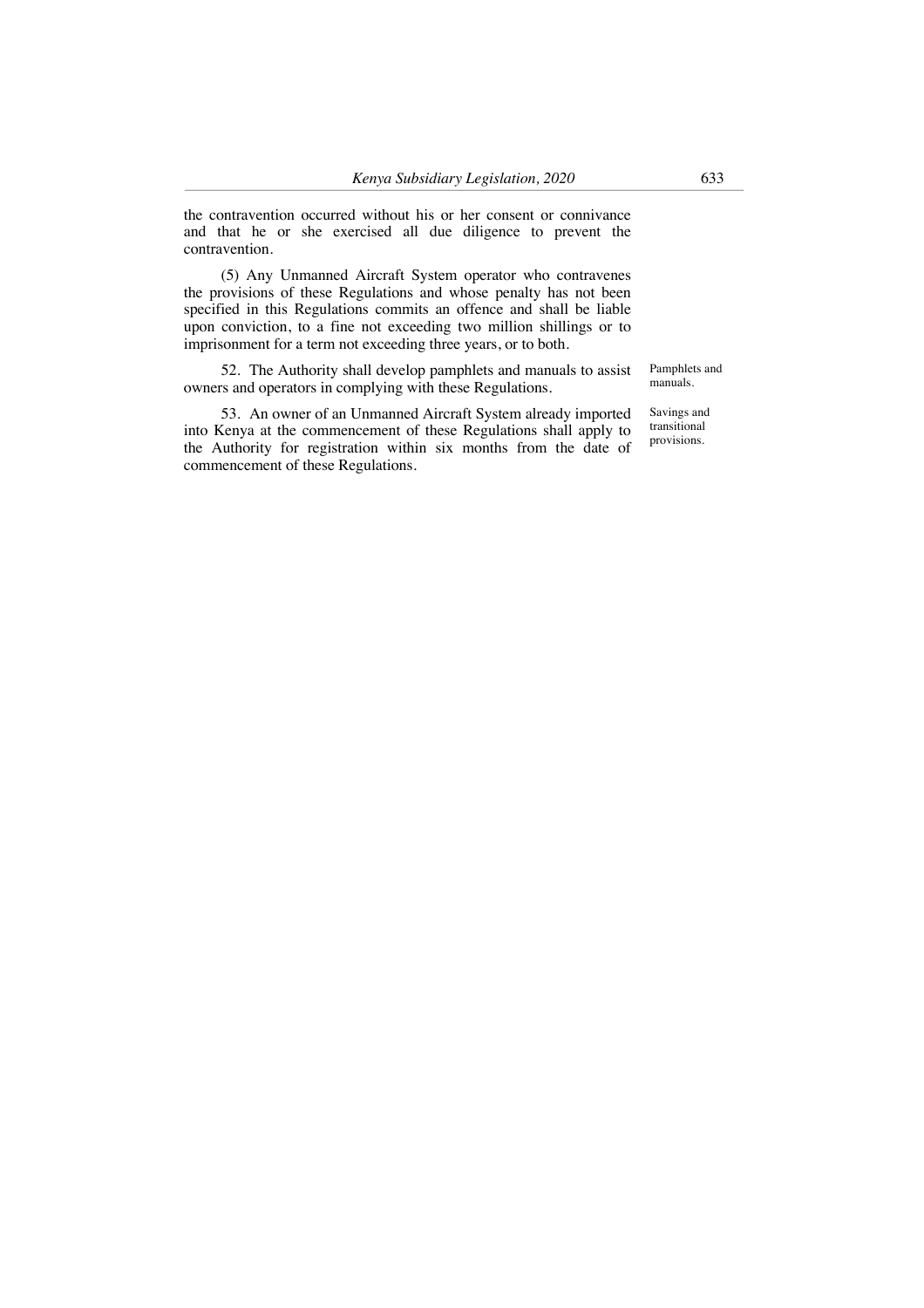#### FIRST SCHEDULE

#### $(r. 5(1)(a), (b) \& (c))$

## CATEGORIZATION OF UNMANNED AIRCRAFT SYSTEM OPERATIONS

Part I – Category A Operations (Low Risk)

- 1. UAS that will be operated within visual line of site and at a maximum height of 400 feet above ground level and 50 meters lateral distance from any persons, building or object not associated with the operations. All operations under this category shall be approved/authorized by the Authority. Such operations shall only be conducted within Visual Line-of-Sight (VLOS).
- 2. UAS operated in this category shall not be more than 25kg maximum take-off mass together with associated payloads.
- 3. Such operations shall be conducted within segregated airspaces and away from any notified prohibited, restricted or danger areas unless expressly authorized by the Authority.
- 4. UAS operators in this category shall possess a certificate issued by the Authority permitting them to conduct operations.

Part II – Category B Operations (Medium Risk)

- 1. UAS operations in this category shall be operated within visual line of site (including extended visual line of site) at all time and heights above ground and distances from any persons, buildings or objects not associated with the operations as may be determined by the Authority. All operations under this category shall be approved/authorized by the Authority.
- 2. UAS operated under this category may be operated in non-segregated airspaces but away from controlled airspaces and shall have all such equipment as necessary to ensure the safe and secure operations.
- 3. Operations in category B shall be conducted away from any notified prohibited, restricted or danger areas unless expressly authorized by the Authority.
- 4. Personnel operating UAS in this category shall be in possession of a valid license issued by the Authority.

Part III – Category C Operations (High Risk/Manned Aviation Approach)

- 1. UAS operations in this category shall be conducted in any airspaces not classified as prohibited, restricted or danger and shall be subject to ATC instructions and guidance and at heights and lateral distances from any persons, buildings or objects as prescribed in the Civil Aviation (Rules of the Air) Regulations. All operations under this category shall be approved or authorized by the Authority.
- 2. UAS operations in this category may be conducted within BVLOS provided that the RPA has the required capabilities and is fitted with appropriate equipment and the pilot is suitably qualified and holds appropriate ratings for such an operation.
- 3. UAS in operated in this category shall be issued with a Certificate of Airworthiness by the Authority based on the type Certificate issued by the State of design/manufacture.
- 4. Personnel operating UAS in this category shall be in possession of a valid license issued by the Authority and endorsed with appropriate ratings for the type of UAS.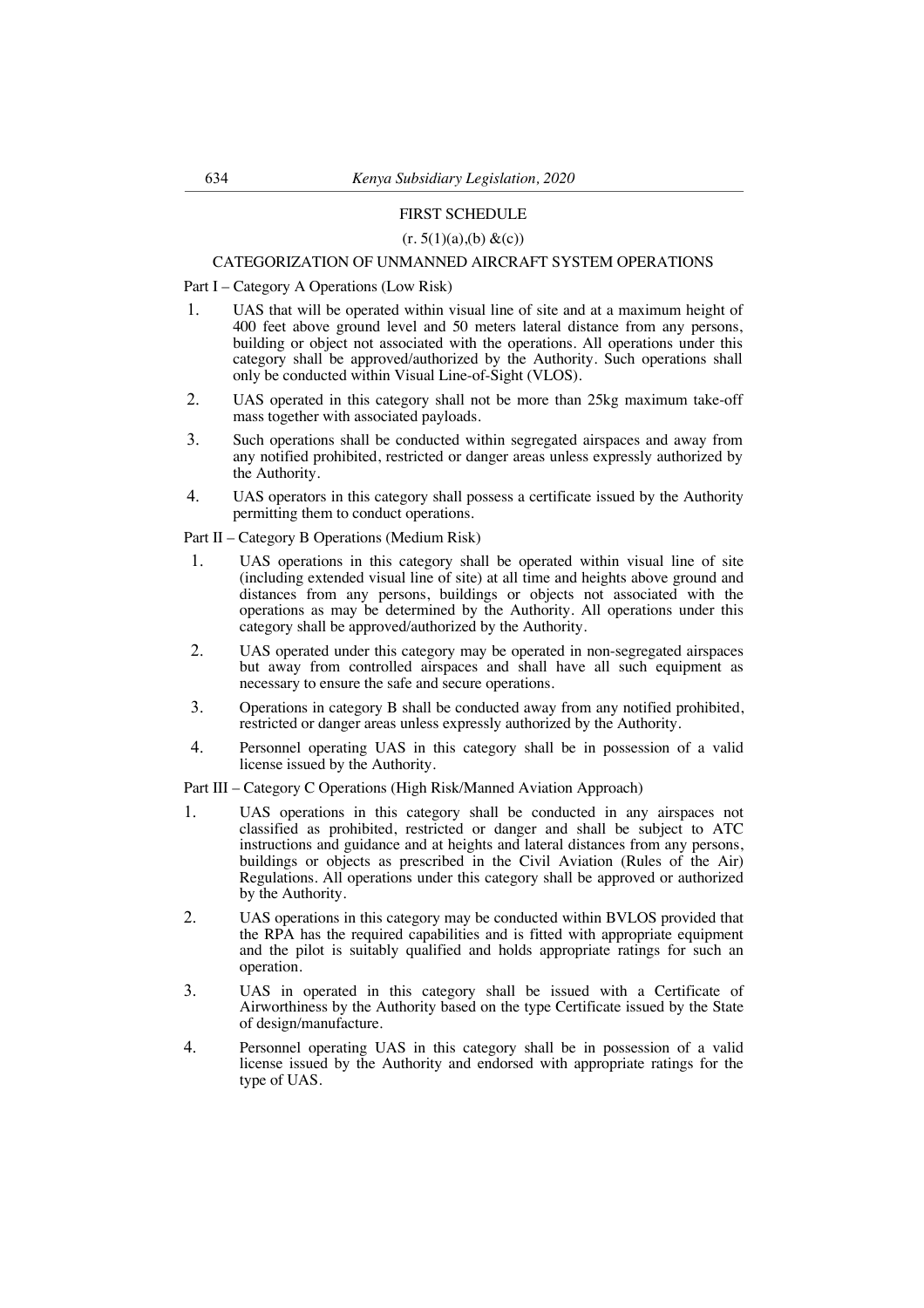## SECOND SCHEDULE

## $(r.20(3))$

# LICENSING OF RPAs PILOTS

Licences, Certification, Ratings and Authorizations

The authority may issue the following licences, ratings, certification and authorizations under these Regulations—

- 1. RPAs Pilot licence—
	- (a) Student Remote Pilot licence; and
	- (b) Remote Pilot licence;
- 2. Ratings issued—
	- (a) Beyond Visual Line of Sight (B-VLOS) Rating;
	- (b) Extended Visual Line of Sight (E-VLOS); and
	- (c) Instructor Rating.
- 3. Certificate—
	- (a) RPA Observer Certificate; and
	- (b) RPA Certificate (for class A operations).

Application and issue of remote pilot licences requirements

- 1. An applicant for Student Remote Pilot licence shall—
	- (a) be at least eighteen years of age;
	- (b) be able to demonstrate the ability to read, speak, write and understand the English language; and
	- (c) be in possession of a valid Class 3 Medical Certificate issued under the Civil Aviation (Personnel Licensing) Regulations.
- 2. A student pilot shall pass knowledge tests as may be prescribed by the Authority.

Student Remote Pilot Licence Privileges and Limitations

A student remote pilot should not act as solo remote pilot of an RPA unless—

- (a) he or she is under the supervision of, or with the authority of, an authorized RPAS instructor; or
- (b) in case of an international RPA flight, special or general arrangement have been made between the Member States concerned.

*Validity of licence*

- (a) for a holder who is less than forty years of age, from the date the licence is issued or renewed by the authority for a period of the remainder of the twenty four months validity of the holder's medical certificate; or
- (b) for a holder who is forty years of age or more, from the date the licence is issued or renewed by the authority for a period of the remainder of the twelve months validity of the holder's medical certificate.
- 3. An applicant for Remote Pilot licence shall—
	- (a) be at least eighteen years of age;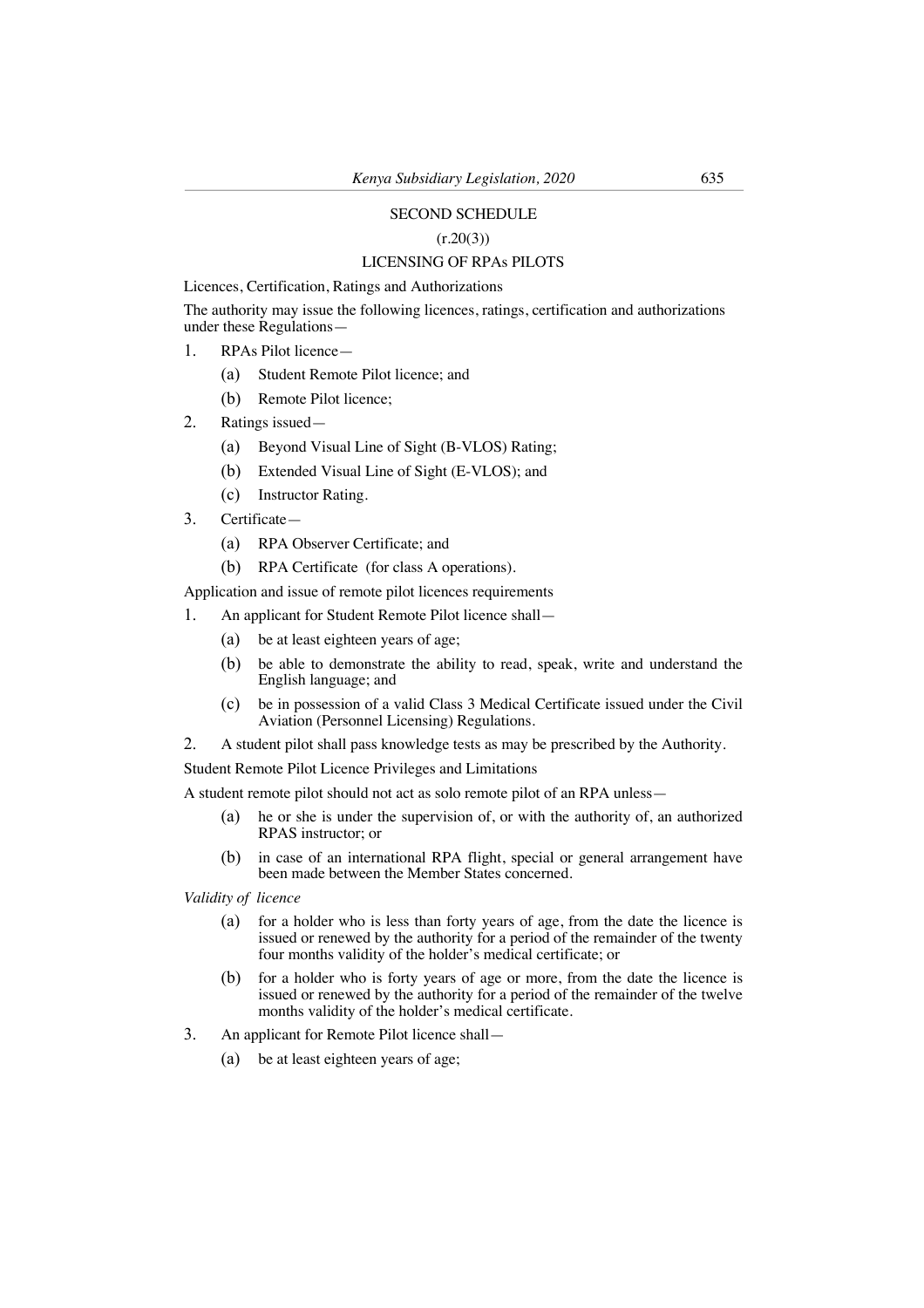- (b) able to demonstrate the ability to read, speak, write and understand the English language;
- (c) be in possession of a valid Class 3 Medical Certificate issued under the Civil Aviation (Personnel Licensing) Regulations;
- (d) receive an endorsement for a knowledge test from an authorised instructor as may be prescribed by the Authority; and
- (e) comply with requirements established by the Authority for the category and rating sought.

*Remote Pilot Licence Privileges and Limitations* 

- (a) no person shall operate a remotely piloted aircraft system; under Category B and C; for purposes of flight unless that person has a remote pilot licence with a remotely piloted aircraft rating issued pursuant to these Regulations;
- (b) an application should be submitted to the licensing authority in a form and manner established by the Authority.

*Validity of licence*

- (a) For a holder who is less than forty years of age, from the date the licence is issued or renewed by the Authority for a period of the remainder of the twenty four months validity of the holder's medical certificate; or
- (b) For a holder who is forty years of age or more, from the date the licence is issued or renewed by the Authority for a period of the remainder of the twelve months validity of the holder's medical certificate.
- 4. RPA Observer Certificate—

An applicant for Student Remote Pilot licence shall—

- (a) be at least eighteen years of age;
- (b) able to demonstrate the ability to read, speak, write and understand the English language;
- (c) demonstrate understanding of the operations limitations for the category of operations; and
- (d) be in a physical and mental condition to safely discharge the function of an observer.

An RPA Observer Certificate shall be valid for twenty four months.

5. Certificate:

RPA Certificates shall be issued by the operator and endorsed by the Authority. Applicants for a Certificate shall—

- (a) be able to demonstrate the ability to read, speak, write and understand the English language;
- (b) be in a physical and mental condition to safely fly a UAS; and
- (c) demonstrate understanding of the operations limitations for Category A operations.

An RPA Certificate shall be valid for twenty four months.